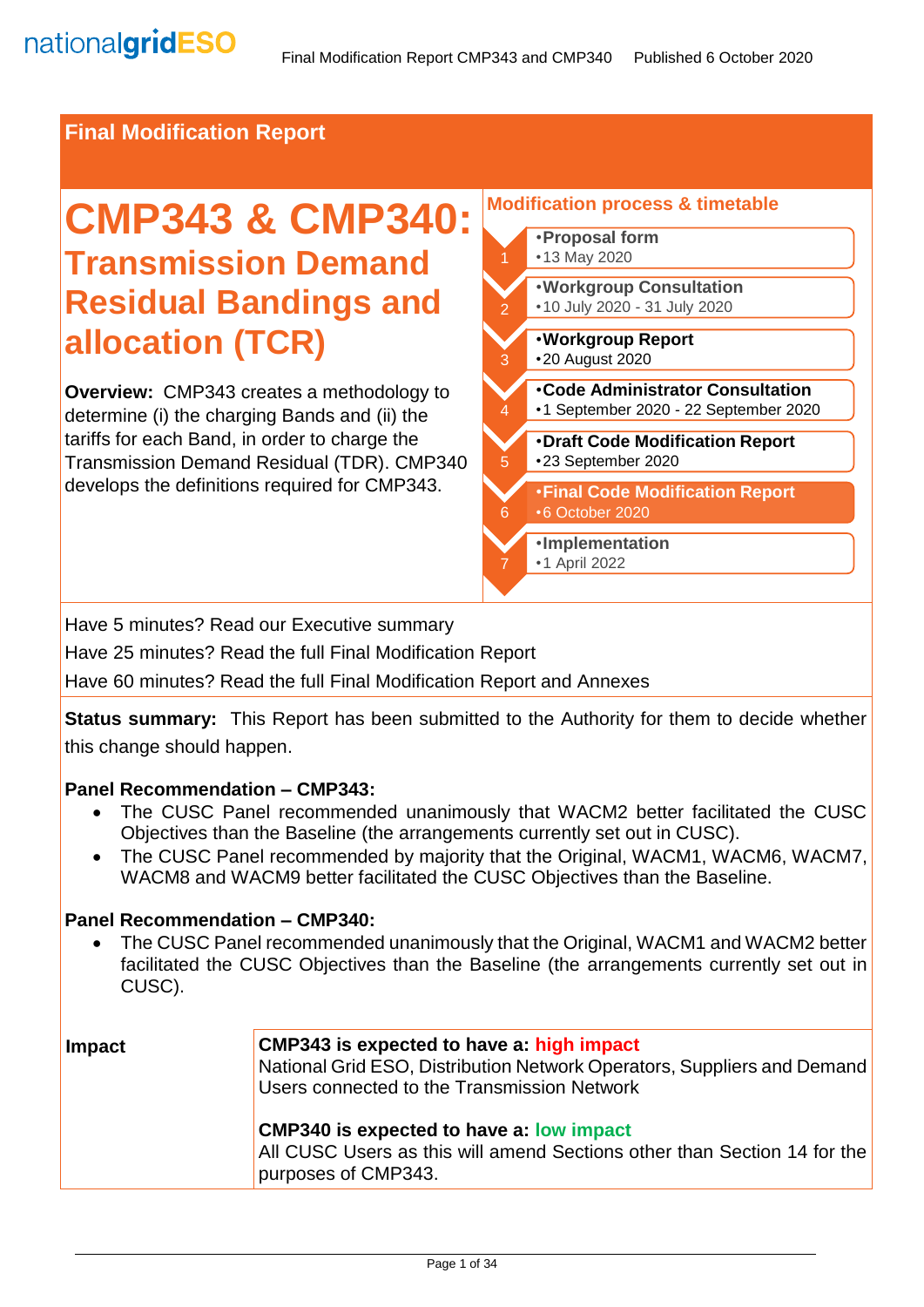| Governance route                       | This modification has been assessed by a Workgroup and Ofgem will make<br>the decision on whether it should be implemented. |  |                                                                                                            |
|----------------------------------------|-----------------------------------------------------------------------------------------------------------------------------|--|------------------------------------------------------------------------------------------------------------|
| Who can I talk to<br>about the change? | Proposer: Eleanor Horn,<br><b>National Grid ESO</b><br>eleanor.horn@nationalgrideso.com<br>07966186088                      |  | <b>Code Administrator</b><br><b>Chair: Paul Mullen</b><br>paul.j.mullen@nationalgrideso.com<br>07794537028 |

# **Executive Summary**

CMP343 will deliver part of Ofgem's TCR direction<sup>1</sup> concerning the Transmission Demand Residual (TDR) by creating a methodology by which the residual element of demand Transmission Network Use of System (TNUoS) tariffs can be apportioned to Half Hourly (HH) and Non Half-Hourly (NHH) demand, and a separate methodology to determine the 'Bands' against which the residual element of demand TNUoS is levied. CMP340 will provide the definitions required for CMP343.

# **What is the issue?**

l

Currently, network cost recovery incentivises inefficient actions and there are differences in treatment across transmission and distribution. The full rationale for this change can be found in Ofgem's TCR direction.

# **What is the solution and when will it come into effect?**

**Proposers solution (CMP343):** The ESO will determine and publish the Bands that apply at each voltage level. The ESO will create these by segregating transmission connected demand by consumption in accordance with the requisite percentiles.

Key aspects of this solution are set out in the following table:

| The locational charge<br>is floored at £0, in<br>demand zones, where<br>the locational demand<br>TNUoS tariff <sup>2</sup> is<br>negative | A single charging<br><b>Band to charge</b><br>the TDR to<br>transmission<br>connected sites | A volumetric,<br>p/kWh Residual<br>charge for<br><b>Unmetered Supply</b><br><b>Final Demand</b><br><b>Sites</b> | Implementation<br>date of 1 April<br>2022 (as<br>directed by the<br><b>Authority)</b> |
|-------------------------------------------------------------------------------------------------------------------------------------------|---------------------------------------------------------------------------------------------|-----------------------------------------------------------------------------------------------------------------|---------------------------------------------------------------------------------------|
|-------------------------------------------------------------------------------------------------------------------------------------------|---------------------------------------------------------------------------------------------|-----------------------------------------------------------------------------------------------------------------|---------------------------------------------------------------------------------------|

**Alternative solutions (CMP343):** 9 Workgroup Alternative CUSC Modifications (WACMs) have been put forward by the Workgroup. WACMs 1 to 8 add the following variants to the Original solution:

• creating 2 or 4 transmission bands determined by percentiles of consumption rather than a single transmission band

<sup>1</sup> [https://www.ofgem.gov.uk/publications-and-updates/targeted-charging-review-decision-and-impact](https://www.ofgem.gov.uk/publications-and-updates/targeted-charging-review-decision-and-impact-assessment)[assessment](https://www.ofgem.gov.uk/publications-and-updates/targeted-charging-review-decision-and-impact-assessment)

<sup>&</sup>lt;sup>2</sup> £/kW for HH metered users based on consumption over triad or p/kWh for NHH metered users based on 4-7PM chargeable volume.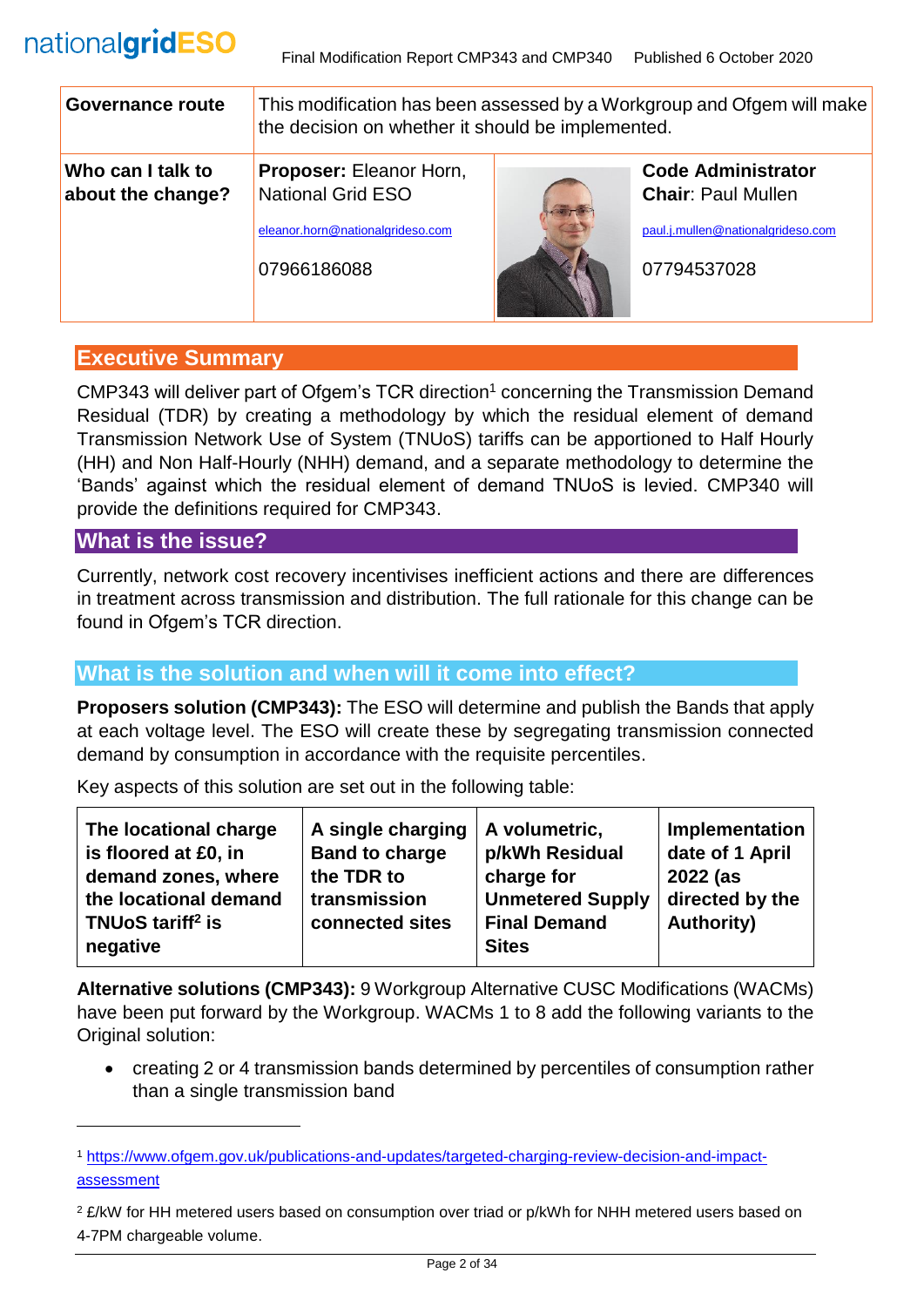• alternative options to flooring the locational charge at £0 in negative locational TNUoS charging zones. Note that these options only apply from 1 April 2022 to 31 March 2023.

WACM9 creates 2 transmission bands by segregating transmission connected demand by voltage rather than consumption; otherwise it is the same as the CMP343 Proposer's Solution Proposal.

**Proposers solution (CMP340):** Alter and add defined terms to Section 11 as necessary for the development of CMP343 Original Proposal and WACMs 1-5.

**Alternative solutions (CMP340):** Two alternative solutions have been raised for CMP340 so as not to add redundant definitions to the CUSC.

- CMP340 WACM1 relates to the Section 11 defintions needed for CMP343 WACMs 6-8.
- CMP340 WACM2 relates to the Section 11 defintions needed for CMP343 WACM 9.

The CMP340 solution to be implemented is dependent on which CMP343 solution chosen is by the Authority.

# **Workgroup conclusions (CMP343):**

The Workgroup concluded by majority that the Original, WACM1, WACM2, WACM3, WACM4, WACM5 and WACM9 better facilitated the CUSC Objectives than the Baseline. However, there was support for WACM6, WACM7 and WACM8.

### **Workgroup conclusions (CMP340):**

The Workgroup concluded unanimously that the Original, WACM1 and WACM2 all better facilitated the CUSC Objectives than the Baseline.

#### **Implementation date (CMP343 & CMP340):** 1 April 2022.

### **Panel Recommendation**

### **CMP343:**

- The CUSC Panel recommended unanimously that WACM2 better facilitated the CUSC Objectives than the Baseline (the arrangements currently set out in CUSC).
- The CUSC Panel recommended by maiority that the Original, WACM1, WACM6. WACM7, WACM8 and WACM9 better facilitated the CUSC Objectives than the Baseline.

#### **CMP340:**

• The CUSC Panel recommended unanimously that the Original, WACM1 and WACM2 better facilitated the CUSC Objectives than the Baseline (the arrangements currently set out in CUSC).

# **What is the impact if this change is made?**

**(CMP343)** This is a large-scale change that will require amendments and consequential changes to all Supplier and DNO processes.

**(CMP340)** Low impact to all CUSC parties as this to add/amend definitions in the code.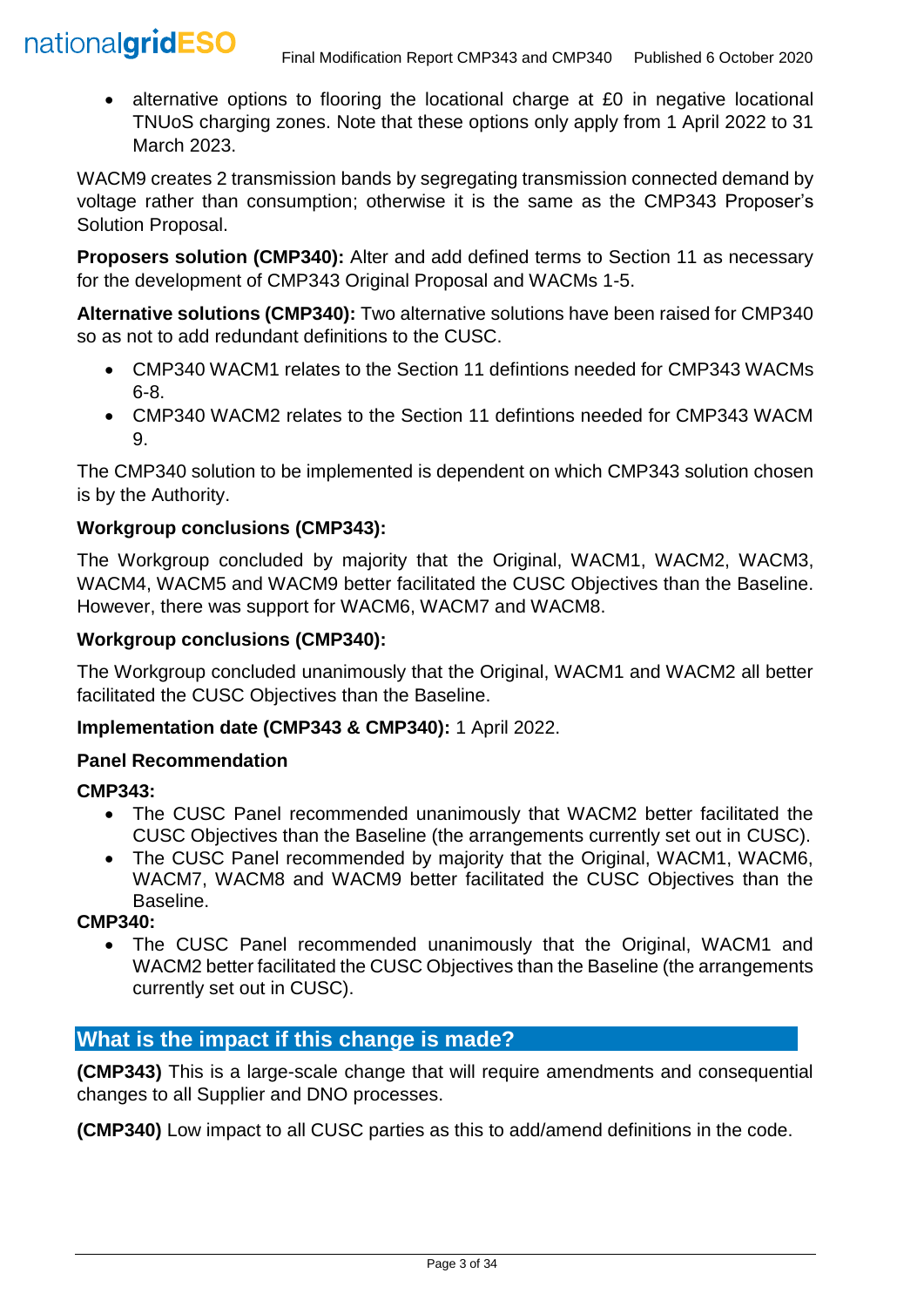# **Interactions**

l

CMP343 and CMP340 are two of five CUSC modifications which will change the way the Transmission Demand Residual (TDR) is calculated and charged as per [Ofgem's TCR](https://www.ofgem.gov.uk/publications-and-updates/targeted-charging-review-decision-and-impact-assessment)  [SCR Direction](https://www.ofgem.gov.uk/publications-and-updates/targeted-charging-review-decision-and-impact-assessment)<sup>3</sup>

- CMP343 develops a methodology for the TDR to be applied only to 'Final Demand' consumers on a 'Site' basis, being a Final Demand Site.
- CMP340 provides the definitions required for CMP343, to areas in CUSC outside of Section 14.
- CMP334 defines "Final Demand" and "Single Site" and, as a consequence, what a "Final Demand Site" and what a "Non-Final Demand Site" is. DCUSA Change Proposal DCP359<sup>4</sup> looks to mirror what CMP334 is seeking to do, in the DCUSA. The modifications have been run alongside each other to ensure consistency in the definitions.
- CMP335 and CMP336 update the post-tariff processes within CUSC.

The table below summarises which aspects of the TCR SCR Direction will be covered in each modification.

| <b>CUSC</b>  | <b>CMP343 &amp; CMP340</b>                                                                                                                                    |               | <b>CMP334</b>                                                                                                                                  |                                            | <b>CMP335/CMP336</b>                                                                                                                         |                                             |
|--------------|---------------------------------------------------------------------------------------------------------------------------------------------------------------|---------------|------------------------------------------------------------------------------------------------------------------------------------------------|--------------------------------------------|----------------------------------------------------------------------------------------------------------------------------------------------|---------------------------------------------|
|              | Creates a methodology<br>to determine (i) the<br>charging Bands and (ii)<br>the tariffs for each<br>Band.<br>Develops the definitions<br>required for CMP343. |               | Identifies who will be<br>liable to pay the TDR by<br>defining 'Final Demand',<br>Site', 'Final Demand<br>Site' and 'Non-Final<br>Demand Site' |                                            | Updates all of the 'post<br>tariff setting' processes<br>(e.g. Band allocation,<br>securitisation etc) to<br>reflect the TDR<br>methodology. |                                             |
| <b>DCUSA</b> | <b>DCP358</b>                                                                                                                                                 | <b>DCP359</b> |                                                                                                                                                | <b>DCP360</b>                              |                                                                                                                                              | <b>DCP361</b>                               |
|              | <b>Determines</b><br><b>Banding</b><br>boundaries                                                                                                             |               | <b>Determines</b><br>which customers<br>should pay                                                                                             | Allocates to<br>Bands and<br>interventions |                                                                                                                                              | Determines the<br>calculation of<br>charges |
| <b>BSC</b>   | P402                                                                                                                                                          |               |                                                                                                                                                |                                            |                                                                                                                                              |                                             |
|              | Establishes the processes and data flows to enable Elexon to collect<br>aggregate data from DNOs, and subsequently provide the required data to<br>NGESO.     |               |                                                                                                                                                |                                            |                                                                                                                                              |                                             |

<sup>3</sup> <https://www.ofgem.gov.uk/publications-and-updates/targeted-charging-review-decision-and-impact-assessment>

<sup>4</sup> <https://www.dcusa.co.uk/wp-content/uploads/2020/01/DCP-359-Change-Proposal-Form-v1.0.pdf>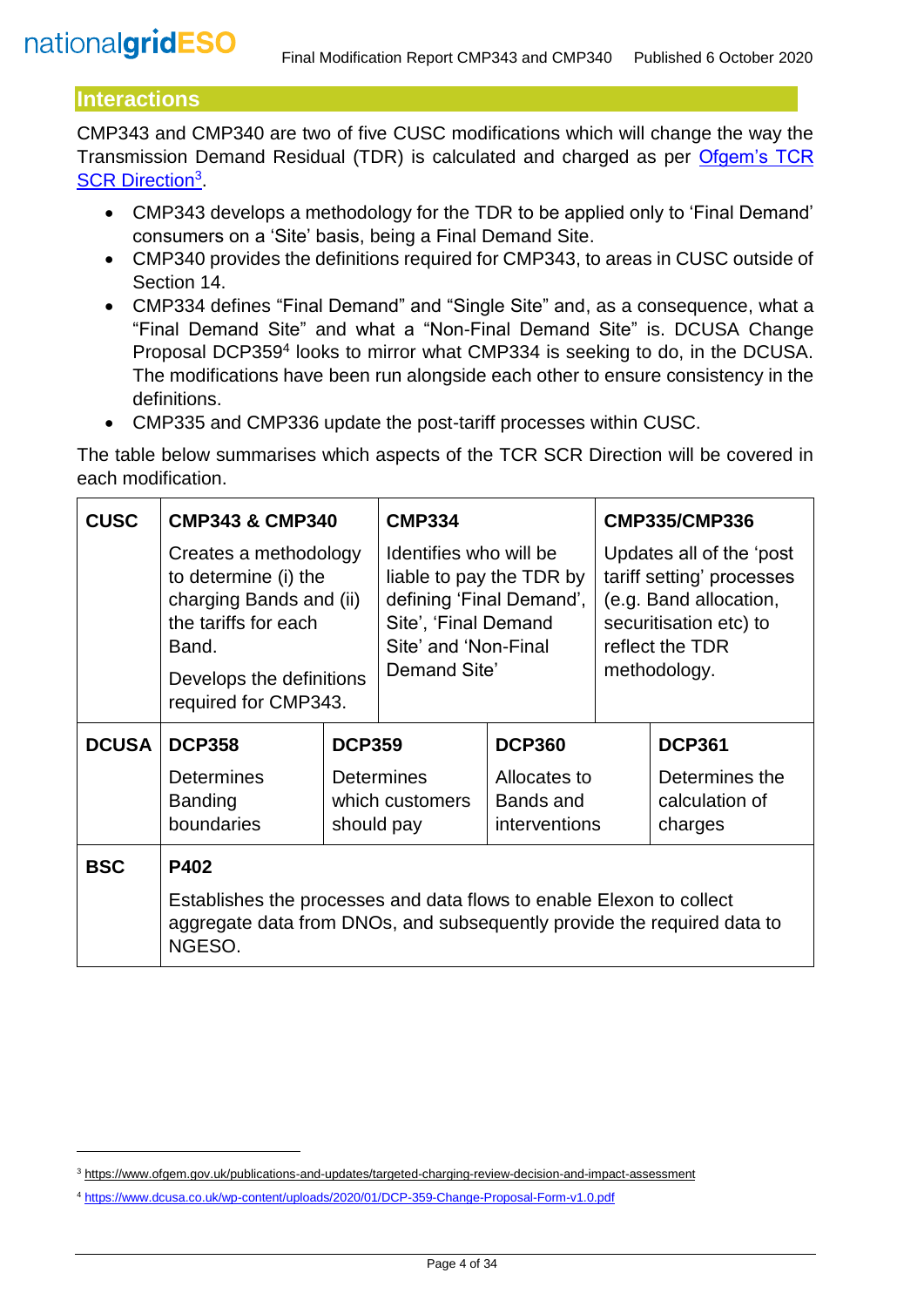# **Contents**

This document is the CMP343 & CMP340 **Final Modification Report.** This document outlines;

- **What is the issue?**
- **What is the solution?**
	- Proposer's solution
	- Workgroup considerations
	- Workgroup consultation summary
	- Legal text
- **What is the impact of this change?**
	- Workgroup vote
	- Code Administrator consultation summary
	- Panel recommendation vote
- **When will the change take place?**
- **Acronym table and reference material**

# **What is the issue?**

#### **What is the issue?**

Currently, network cost recovery incentivises inefficient actions and there are differences in treatment across transmission and distribution. The full rationale for this change can be found in Ofgem's Targeted Charging Review Significant Code Review (TCR SCR) [Decision.](https://www.ofgem.gov.uk/system/files/docs/2019/12/full_decision_doc_updated.pdf)

#### **What is the solution?**

#### **Differences between CMP343 and CMP332**

CMP343 Original Solution is broadly the same as the CMP332 Original Solution with 2 key differences:

- Implementation Date will be 1 April 2022 rather than 1 April 2021; and
- Acting on feedback from respondents to the CMP332 Workgroup Consultation, ESO are now adopting a volumetric approach to UMS. Broadly ESO agree with the concerns from industry that including UMS sites in the LV no-MIC band could lead to gaming to avoid the Transmission Demand Residual charge.

#### **Proposer's solution (CMP343)**

In summary CMP343 will:

- 1. Create a new methodology for determining charging bands for TDR, based on the methodology in Ofgem's decision;
- 2. Create a new methodology to split TDR cost to these bands, based on Final Demand at Single Sites; and
- 3. Establish a process for a periodic review of the TDR methodology.

This modification has been directed by the Authority to deliver: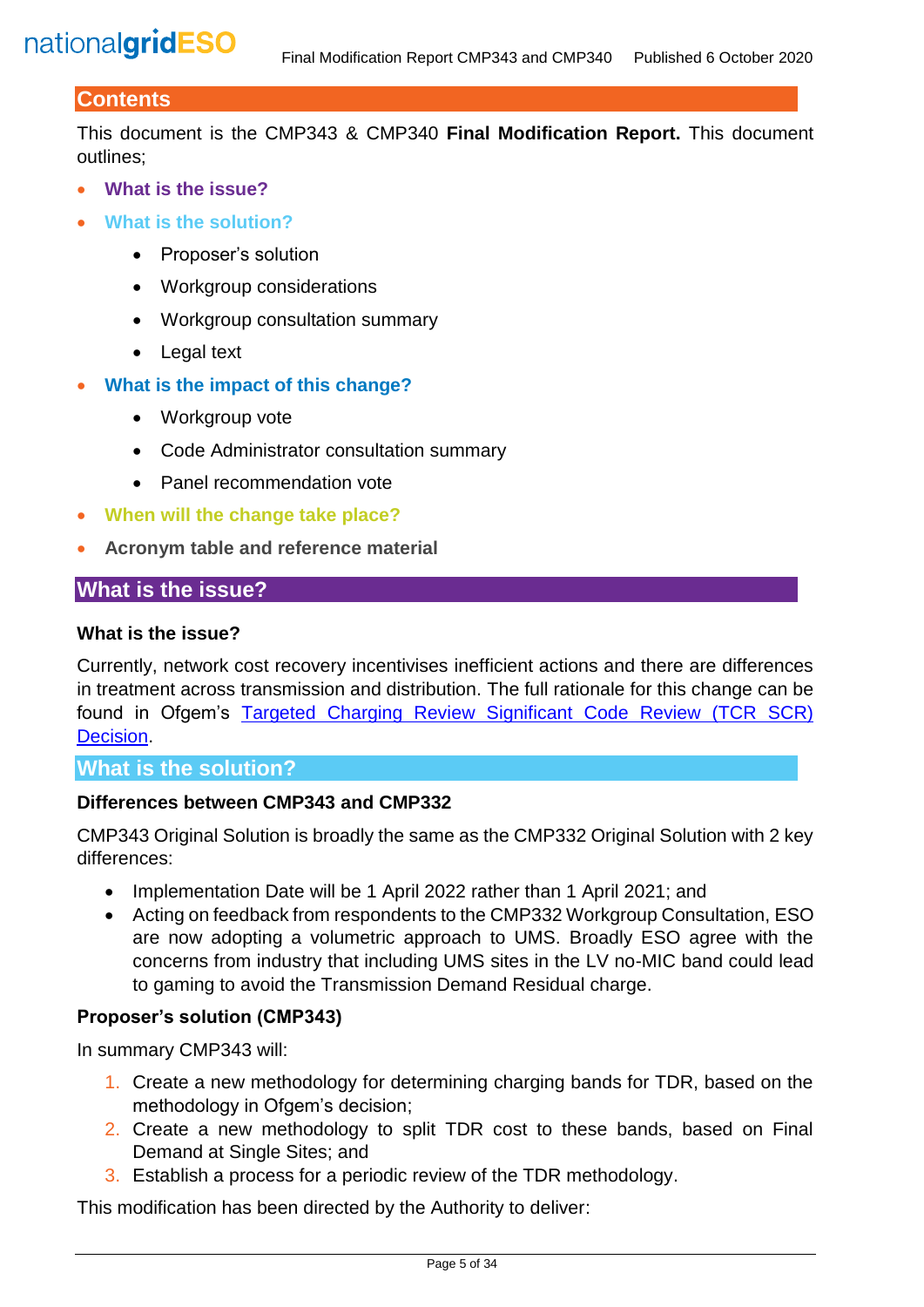- A methodology to appropriately split residual recovery between HH and NHH demand, by voltage level, including the creation of a separate residual tariff for Unmetered Supply (UMS) volumes;
- The application of residual charges to Final Demand only, levied on a Single Site basis;
- Charging Bands, set at the  $40<sup>th</sup>$ , 70<sup>th</sup> and 85<sup>th</sup> percentiles of either Maximum Import Capacity (MIC) or, where no MIC has been agreed between DNO and consumer, consumption values in kWh, for each of the following category of consumer:
	- o LV-Connected Non-Domestic Demand Sites with a Maximum Import Capacity;
	- o LV-Connected Non-Domestic Demand Sites without a Maximum Import Capacity; and
	- o Separately, HV-Connected and EHV-Connected demand Sites (both with Maximum Import Capacities).
- A methodology to apportion the residual to each Band within each of these voltagebased categories, where the total value paid by demand in each Band is directly proportional to that Band's consumption as a percentage of total national (gross) consumption, such values to be recovered through specific residual Tariffs which must be the same for each demand Site within a Band;
- A residual charge, or a set of charges for Sites connected directly to the Transmission Network;
- A single residual charge for Domestic Sites;
- A single p/kWh residual tariff for Final Demand Unmetered Supplies; and
- A process to review the Bands and, separately, the finalisation of a residual charge Tariff structure, including a consideration of a pence per Site per day option.

National Grid ESO (NGESO), on receipt of total annual national gross consumption, split by Measurement Class, and the site aggregate MVA value of MICs agreed between consumers and DNOs, will determine and publish the Bands that apply at each voltage level, having calculated the Bands in accordance with the requisite percentiles.

NGESO will have an obligation, following approval of DCP358 by the Authority, for it or its nominated Agent to determine and publish the Bands by 31 October 2020 in advance of the commencement of the Onshore Transmission Owner price control in April 2021. For subsequent Onshore Transmission Owner price controls this Band setting exercise will be repeated.

The following table summarises how the Charging Bands will be determined: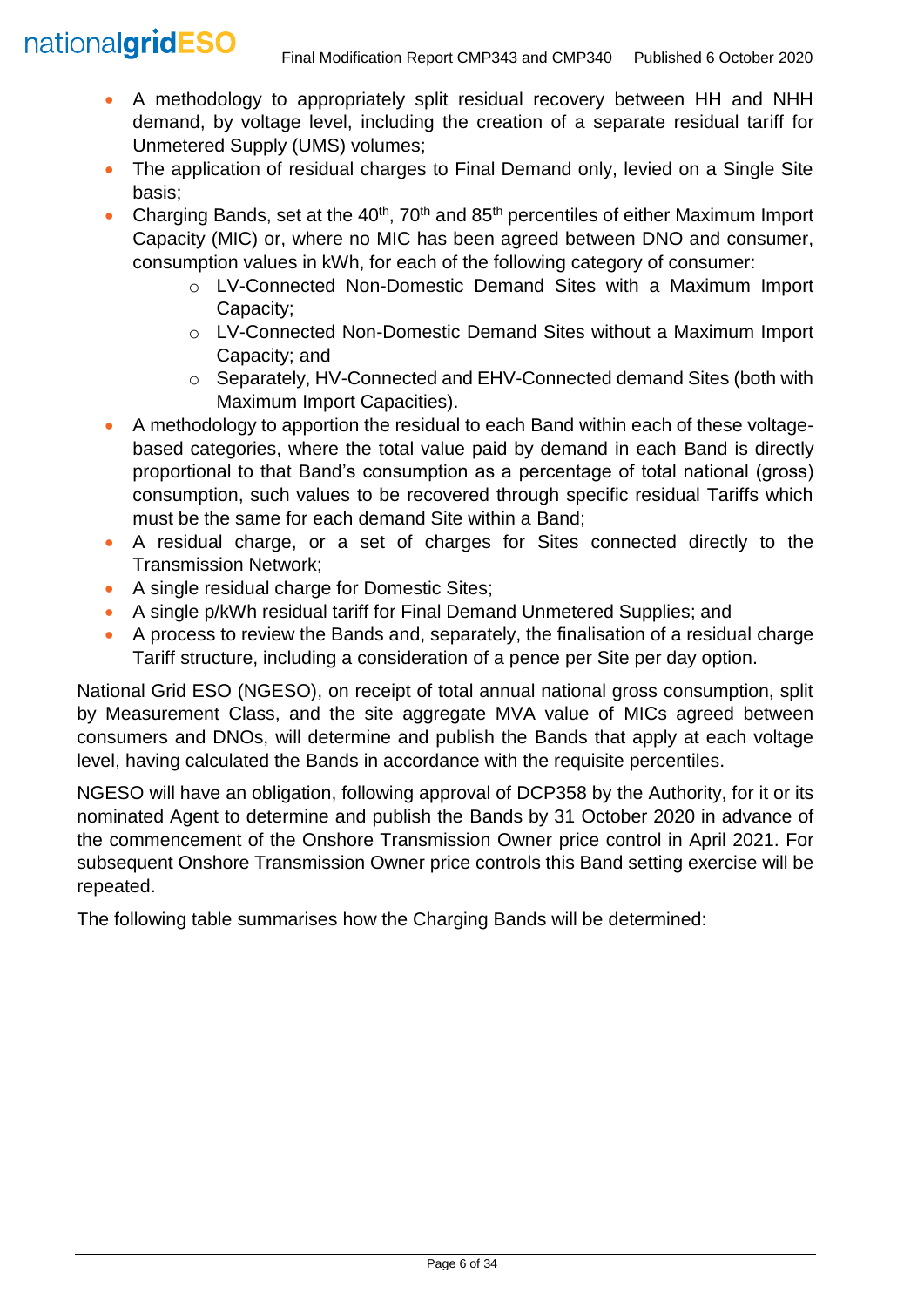# 1. Proposed Structure of Demand TNUoS tariffs from 2022



The following slide explains how the demand residual tariffs would be calculated once the charging Bands had been determined. This includes a new UMS Residual tariff:

# How the total TNUoS Demand Residual (TDR) could be calculated

|         | The potential process for determining TDR;                                                                                          | <b>Domestic</b>                                                                                          |
|---------|-------------------------------------------------------------------------------------------------------------------------------------|----------------------------------------------------------------------------------------------------------|
|         |                                                                                                                                     | LV no Maximum Import Capacity<br>$\mathcal{P}$                                                           |
| (A)     | Embedded<br><b>Demand TNUoS</b><br>Generation<br>TO MAR (£) -                                                                       | 3.<br>LV with Maximum Import Capacity                                                                    |
|         | TNUoS Value (£)<br>Export Tariff $(E)$<br>Value $(E)$                                                                               | <b>High Voltage</b><br>4.                                                                                |
| $(B)^*$ | Zonal HH tariffs<br>Zonal gross peak<br><b>Expected Zonal</b>                                                                       | 5.<br><b>Extra High Voltage</b>                                                                          |
|         | X<br>(£/MW)<br>demand (MW)<br>revenue $(E)$                                                                                         | 6.<br><b>Transmission</b>                                                                                |
|         | Zonal HH tariffs<br>Zonal Triad<br>Recovered HH                                                                                     | <b>Unmetered Supplies (UMS)</b>                                                                          |
| $(C)^*$ | х<br>demand (MW)<br>Zonal Value $(E)$<br>(£/MW)                                                                                     | <40 <sup>th</sup> percentile<br>a.                                                                       |
|         |                                                                                                                                     | $=$ >40 <sup>th</sup> percentile < 70 <sup>th</sup> percentile<br>b.                                     |
| $(D)^*$ | "NHH Zonal Recovery Value" (£)<br>(B)<br>(C)<br>$=$                                                                                 | $=$ >70 <sup>th</sup> percentile <85th percentile<br>c.                                                  |
| $(E)^*$ | NHH Chargeable<br><b>NHH Locational</b><br>(D)<br>÷<br>$=$<br>Zonal Volume (MWh)<br>Tariff (£/MWh)                                  | $=$ >85 <sup>th</sup> percentile<br>d.                                                                   |
| (F)     | $\Sigma(D)$<br>TDR Value (£)<br>(A)<br>$\Sigma(C)$<br>$=$                                                                           |                                                                                                          |
| (G)     | 7 'usage groups'<br>Take (F) and apply a methodology<br>4 percentiles<br>to spread value across bandings<br>$=$ ~18-21 tariff bands | Convert banding values into<br>tariffs (p/site/day for Final<br>Demand Sites or p/kWh for<br>UMS demand) |
|         | And 1 UMS Tariff<br>* Step run in isolation for each zone                                                                           |                                                                                                          |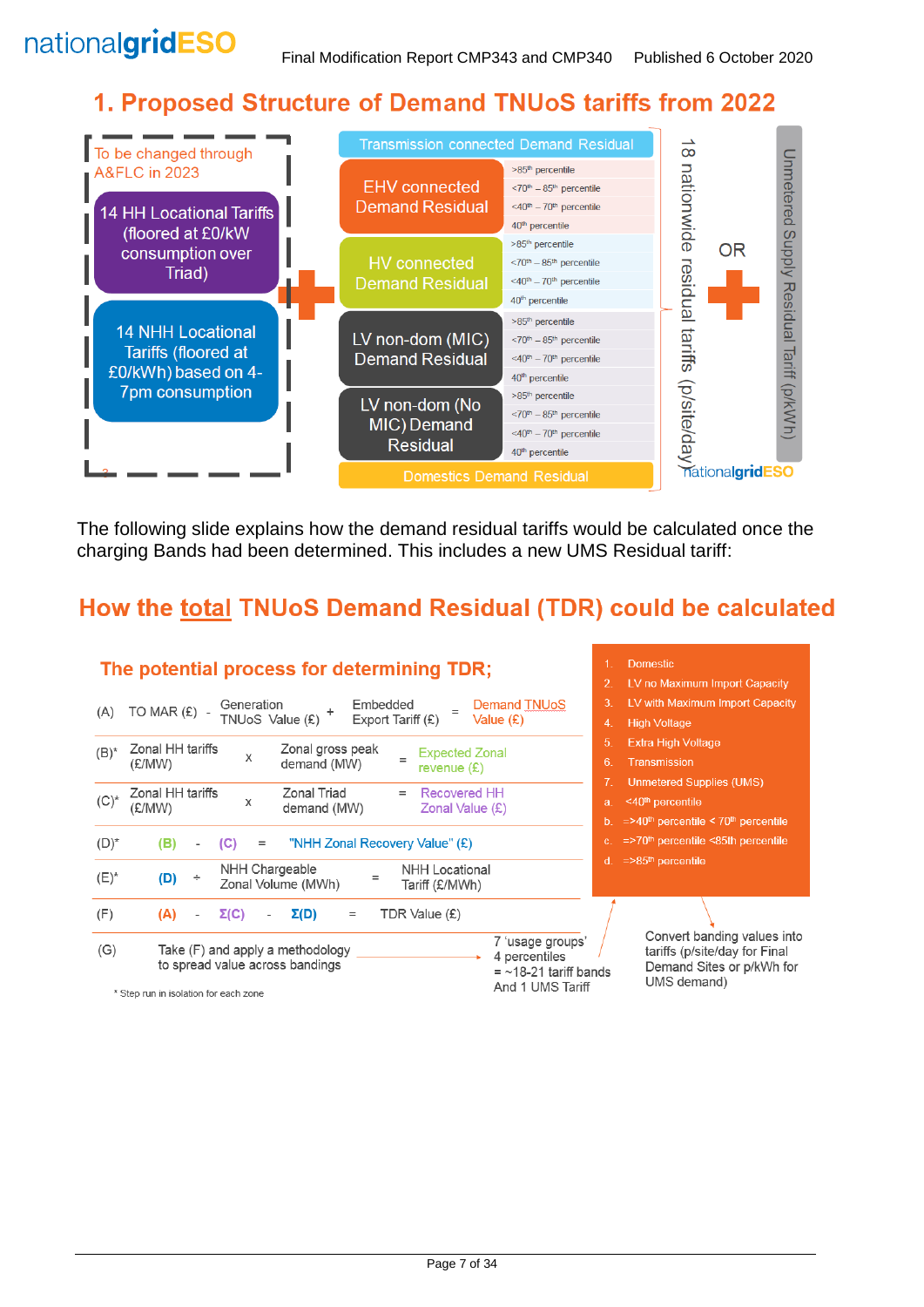# 2. How will costs be split between the residual bands?

- Levy the locational components from Tariff & Transport model to NHH and HH volumes
- Identify the Total Amount remaining (including the Embedded Export Tariff)
- Determine the residual p/site/day for each of the 18 bands & UMS p/kWh tariff.

| HV Band 1                                                                |                                                           |
|--------------------------------------------------------------------------|-----------------------------------------------------------|
| 1) Volume of HV Band 1 sites (MWh) / Total FDS volume inc. UMS (MWh)     | HV Band 2                                                 |
| 2) Total TDR value $(E)$ x % calculated in 1) = Total bill for HV Band 1 | HV Band 3                                                 |
| 3) 2) ÷ Number of sites in HV Band 1 = Tariff p/site/year                |                                                           |
| 4) 3) ÷ number of days in the year = Final tariff p/site/day             | HV Band 4                                                 |
| <b>UMS Residual Tariff</b>                                               | <b>Preliminary Tariffs for UMS</b>                        |
| 1) Volume of MCB and MCD (MWh) / Total FDS volume inc. UMS (MWh)         | ~1% of FDS volume<br>٠<br>Therefore, 1% of total TDR pot  |
| 2) Total TDR value $(E)$ x % calculated in 1) = Total bill for UMS       | Tariff is ~0.8p/kWh based on<br>our latest tariff setting |
| 3) $2$ ) ÷ Volume of MCB and MCD (MWh) = Tariff p/kWh                    | Billed on annual UMS volume                               |
|                                                                          | nationalgridE                                             |

4) Billed on annual volume not peak volume.

There will be a periodic review of the TDR methodology at the start of each new price control.

#### **Proposer's solution (CMP340):**

Amend the CUSC where necessary to support the Original Proposal and any Workgroup Alternative CUSC Modification Proposals as raised by the CMP343 Workgroup.

#### **Workgroup Considerations**

The Workgroup convened twice to discuss the perceived issue, detail the scope of the proposed defect, devise potential solutions and assess the proposal in terms of the Applicable CUSC Objectives.

The CMP343 Workgroup took into account the previous work done for CMP332 and noted the changes between CMP332 and CMP343. A Workgroup Consultation was run for CMP332 between 6 and 27 February 2020. See Annex 5-7 for the CMP332 Workgroup Consultation, Summary and responses.

The CMP343/340 Workgroup held their Workgroup Consultation between 10 – 30 July 2020 and received 13 responses which included 1 confidential response. The full nonconfidential responses and a summary of the responses can be found Annexes 13 and 14.

The main themes that came out of the consultation were:

- Support across a range of options; however, there is need to ensure consistency as much as possible across Transmission and Distribution;
- Respondents were broadly happy with the delayed implementation date; however, there were still some who felt 2022 was too early;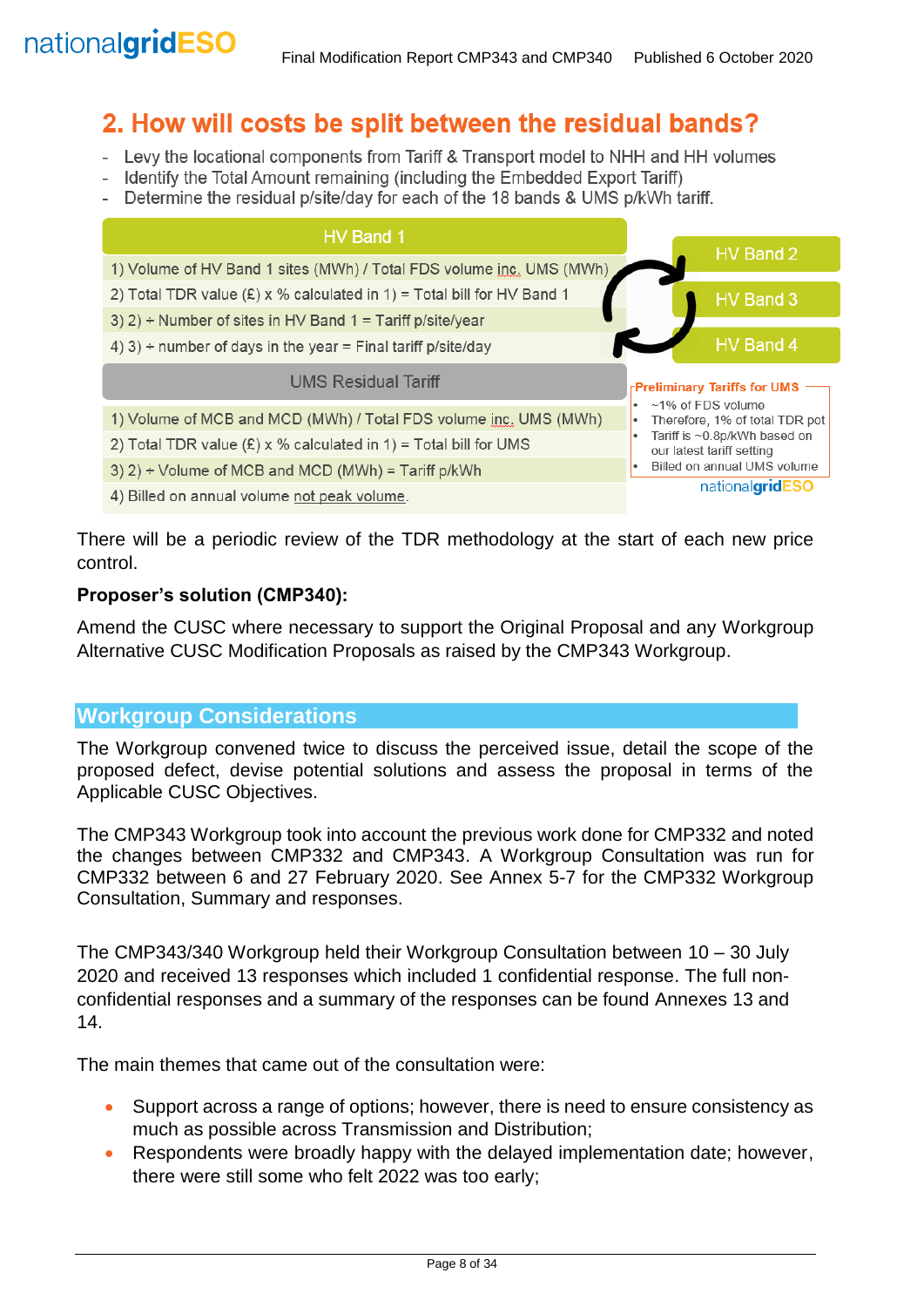l

- The Workgroup were asked to consider whether Transmission connected sites can be charged/allocated based on allowed/agreed capacity or voltage rather than consumption.
- On the number of transmission bands:
	- $\circ$  The majority were supportive of having just 1 transmission band given the low numbers of transmission sites, as this avoids creating 'cliff edges' at the band boundaries and there is no risk of gaming;
	- o There was some support for having 4 transmission bands, as this avoids distortive charges between small and large sites and delivers more cost reflective prices to sites connected at Transmission;
	- o No respondent opted for 2 transmission bands; however, there was general agreement that 85% would be the most appropriate percentile split.
- On the treatment of zones that have a negative locational tariff:
	- o There was majority support for flooring the locational tariff to £0/kW as this minimises the risk of incentive for demand sites to consumer more power at peak times;
	- o There was some support for no flooring as this appears to be consistent with Ofgem's Direction;
	- $\circ$  There was also some support for the  $E/\text{site}/\text{day}$  locational adjustment to negative locational charges, although others believed this was too complex to introduce for 1 Charging Year.
- There was support for charging UMS on a volumetric basis.

The below summarises the main aspects of the Proposer's solution that have been discussed in the CMP332, and CMP343/340 workgroups. This section details each aspect in term.

# **Treatment of zones that have a negative locational tariff**

### **Option A) Floor the locational tariff to £0/kW<sup>6</sup> (Proposer's solution)**

The Proposer continues to believe following discussions within the CMP332 workgroup that, pending the outcome of the Access and Forward-Looking Charges SCR, the existing floor of £0 on demand tariffs should be retained, such that in zones where the locational element of the tariff (or the new, solely locational demand tariff) is negative as an outcome

<sup>5</sup> £/kW for HH metered users based on consumption over triad or p/kWh for NHH metered users based on 4-7PM chargeable volume.

<sup>6</sup> Intention is to floor the locational tariff at £0/kW only and not to floor (at £0/kW) the gross tariffs (locational + residual)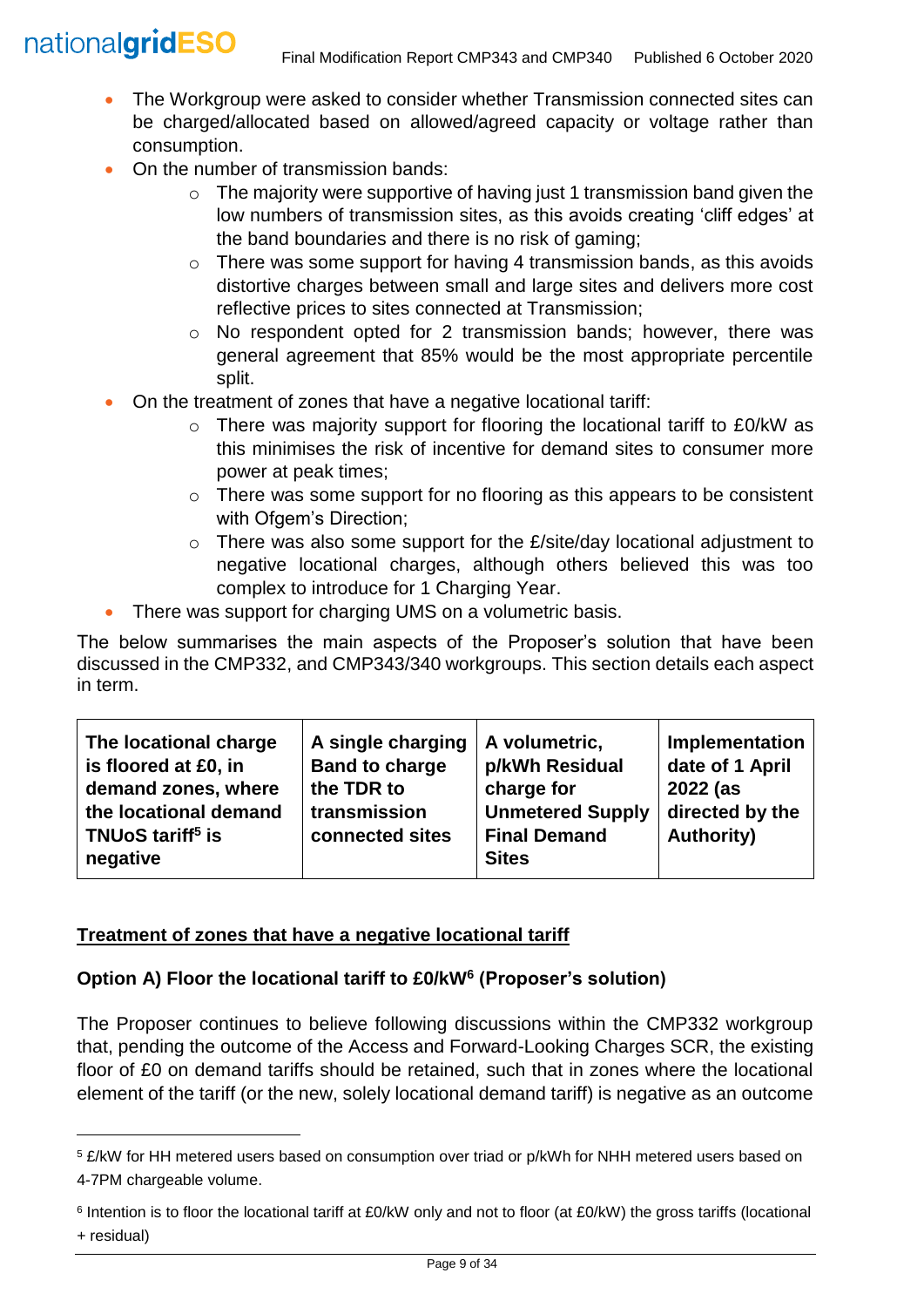of either the DC Load Flow Investment Cost Related Pricing DCLF ICRP model ("Transport model") or the above NHH allocative methodology, it is floored at £0 and demand users are not paid to import over peak periods, as is the case today.

The Workgroup considered the combined effect of the proposed demand residual changes and the existing negative locational charges and raised the following concerns:

- Maintaining negative demand locational changes, with the TCR SCR directed changes, will mean some users will be paid TNUoS for their use of the transmission system over TRIAD. This could create a perverse incentive for Demand Users to consume over these periods;
- This incentive could cause congestion at Distribution Network level in negatively charged zones, due to an increase in peak demand at lower voltages, as there is now an incentive to increase demand, rather than a signal to reduce demand at peak times.
- Increasing demand at times of peak system demand in zones with negative locational tariff could push up wholesale prices across Great Britain.
- Flooring the locational demand tariff at £0/kW would, based on the 2019/20 Charging Year, cause distributional effects of  $\sim$  £200m on the Residual value as 8 of the 14 demand zones (based on Charging Year 2020-21) have negative locational demand tariffs.
- Flooring the locational tariff at £0/kW would weaken the locational price signal by setting 8 zones to be the same and reducing cost-reflectivity.

Noting that the ESO Original Proposal is to floor the locational demand tariff at £0/kW where the locational TNUoS demand tariff is negative, the CMP332 Workgroup had considered potential alternatives for other treatment of the negative demand locational charge. CMP343/340 Workgroup agreed that these options remain valid alternative solutions to consider. **However, these would be temporary solutions, which would be in place until the changes from the Access and Forward-Looking Charges SCR are implemented (2023).**

The 2 options are:

### **Option B) Not to floor the tariffs – EDF**

Ofgem confirmed that they have not assumed flooring of the locational demand TNUoS tariffs at £0 in the modelling used to inform the TCR SCR Decision. Whilst there was no overwhelming support for this, some members of the Workgroup are concerned that the ESO's Original solution is not in line with the TCR SCR Decision and questioned whether Ofgem would approve this or alternatives to an Original solution that would interact with the ongoing AFLC SCR by removing the locational signal from 8 of the 14 demand tariff zones. Some Workgroup members suggested that a no flooring option would appear to comply with what was directed. Therefore, the Workgroup agreed that options should be put forward for this approach. See potential solutions 3-5 for more detail.

#### **Option C) Introduce a £/site/day locational adjustment to negative locational charges, to mitigate the distributional impact of flooring the locational tariff to zero - Npower**

In the treatment of negative locational charges, this seeks to introduce a £/site/day locational adjustment that aims to mitigate the distributional impact of flooring the locational tariff to zero so that there is no perverse incentive to consume more energy over peak periods.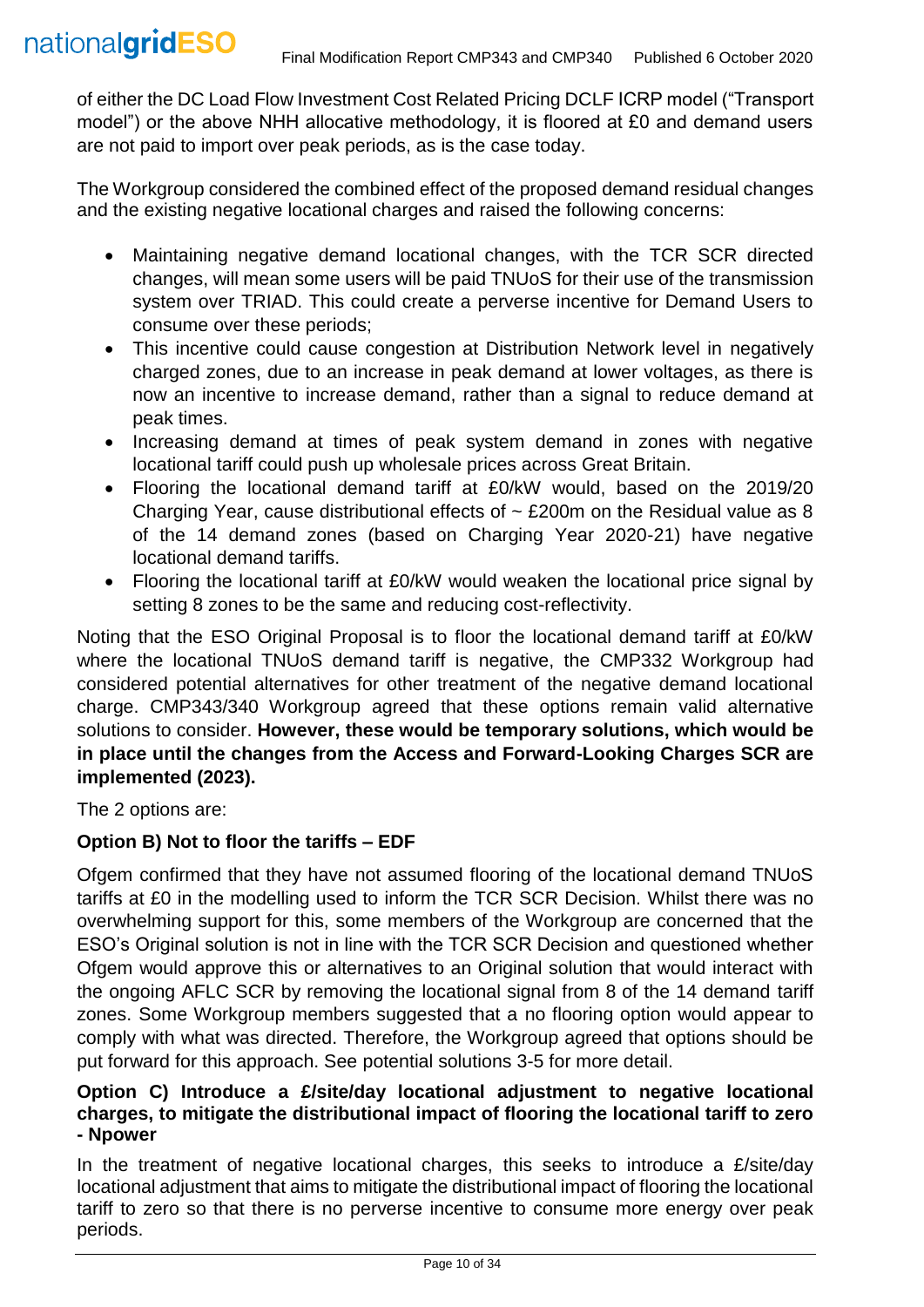

To calculate the £ per zone adjustment, ESO would need to run the Tariff model twice, once with a floor of zero applied to the locational tariffs and then again without applying a floor to the locational tariffs, recording the revenue expected to be collected from each zone under both scenarios. See potential solutions 6-8 for more detail.

#### **Transmission banding**

Ofgem has given the Workgroup discretion to determine how to Band sites connected directly to the transmission network. Solutions that determine bands using consumption and voltage have been raised as alternative proposals. Solutions using capacity to determine bands were considered but not taken forwards – these are summarised in the table below.

#### **One transmission Band (Proposer's solution)**

The Original proposal is to charge the Transmission Demand Residual to Directly Connected Final Demand Sites through a single Charging Band. The Proposer shared some analysis which supported the proposal to have one charging Band for Transmission connected customers (as per paragraph 18 of the Direction - this is set out in Annex 8).

The Workgroup also considered Transmission banding, in respect of paragraph 35 of the Direction, which contains specific reference to Transmission banding options or exceptions for very small Transmission connected final demand sites. The analysis produced by the ESO shows that the distribution of Transmission connected final demand sites by consumption has a long tail containing a small number of sites with very high annual consumption. This analysis encouraged the proposal of workgroup alternatives with either two Transmission bands (with the band boundary at the 85<sup>th</sup> percentile), or four Transmission Bands (with the band boundaries at the 40<sup>th</sup>, 70<sup>th</sup> and 85<sup>th</sup> percentiles, as used for the Distribution level).

### **Transmission Bands determined by consumption - Analysis**

As part of the CMP332 Workgroup, the ESO identified what they believed to be Final Demand Sites and produced some analysis to show the comparison between having one, two or four transmission bands determined by consumption. The CMP343 Workgroup has updated this analysis following clarity on the definition for Final Demand Site as part of the CMP334 / DCP359 Workgroup discussions and has identified 4 additional sites that would be classed as Final Demand Sites. The analysis, which is set out in Annex 8, concludes that there is significant difference between Transmission Demand Residual Charges for each Transmission Band – given the materiality, this will encourage parties to dispute which band they sit within. This analysis is based on a number of assumptions (as set out in Annex 9).

#### **Two transmission Bands determined by consumption - EDF**

ESO developed a model to look at the effect on charges of having more than one transmission Band. There was a clear boundary line for creation of two Bands, which would mean there were no parties close to being in the lower Band. This was the 85<sup>th</sup> percentile of the Band, which fits in with the percentiles used in the TCR direction in the distribution Bandings. However, there was concern that those in the lower Band were still large consumers and would benefit from having the lower charge. Concerns were also raised in the Workgroup Consultation that two or four transmission bands create 'cliff edges' at the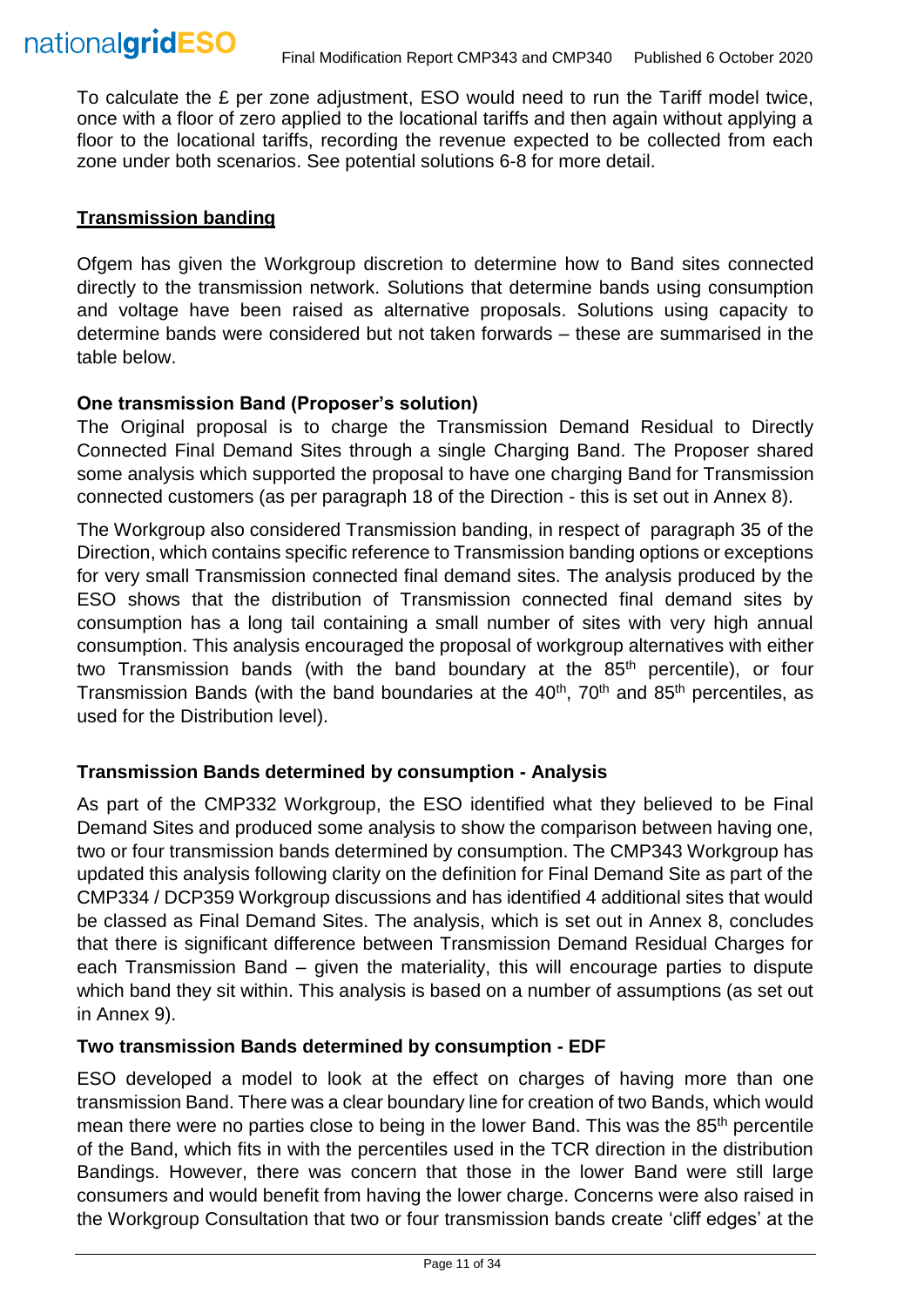band boundaries and encourage customers to reconfigure their sites in order to benefit from cheaper Annual Tariffs.

# **Four transmission Bands determined by consumption - EDF**

Four Bands were considered to avoid distortive charges between small and large sites and deliver more cost reflective prices to sites connected at Transmission. This is also consistent with the Banding approach for distribution connected sites.

EDF raised proposed solutions with variants of 2 and 4 transmission Bands. See table 1 for the proposed solutions raised by the Workgroup.

# **Two Transmission Bands determined by voltage – NGESO**

All of the options presented in the CMP343 Workgroup Consultation had the number of Transmission bands determined in respect to percentiles of consumption. This is because a suitable proxy for capacity (MIC is used at Distribution) is not available for Transmission connected demand. One potential way of segregating transmission connected demand is by voltage rather than capacity or consumption. This alternative was therefore raised following the Workgroup Consultation.

In this alternative, Transmission connected Final Demand Sites are allocated into the below bands:

1. >132kV

 $2. < = 132kV$ 

There would be no further segregation (e.g. by percentiles) within a voltage level due the low numbers of sites that would occur in each band if this was to be applied. There would also be no additional voltage levels below 132kV (at this point) due to only 1 site having a connection (subject to the following point) at <132kV. This would require defining a new point from which this voltage is derived (i.e. the boundary between shared and sole use/User assets). Using the point of connection voltage is not suitable due to the effect of Transmission Connection Assets as illustrated in the Alternative Proposal form in Annex 11. Draft tariffs for this alternative can also be found in the Alternative Proposal (WACM9) in Annex 11.

This alternative also goes some way to protecting very small Transmission connected sites from high charges created by being banded with very large energy consumers. This proposal segments off sites connected at <=132kV from all other transmission connected sites. These sites on average consume a smaller annual volume of energy than the Transmission connected sites at higher voltages and separating them off into a different band could be seen to better align treatment between sites connected at 132kV across the whole of GB. However, the Workgroup also had concerns that there were relatively small energy consuming sites connected at >132kV which would not be adequately protected from unreasonably high charges under this solution.

The benefits and pitfalls of this solution are summarised below.

| <b>Benefits</b>                                                                                   | <b>Pitfalls</b>                                                                        |
|---------------------------------------------------------------------------------------------------|----------------------------------------------------------------------------------------|
| More equivalent treatment between<br>132kV transmission and 132kV<br>distribution connected sites | May influence what voltage potential<br>connectees wish to use.                        |
| Difficult to game without significant<br>engineering works                                        | Can be gamed with significant<br>engineering works to change the<br>connection design. |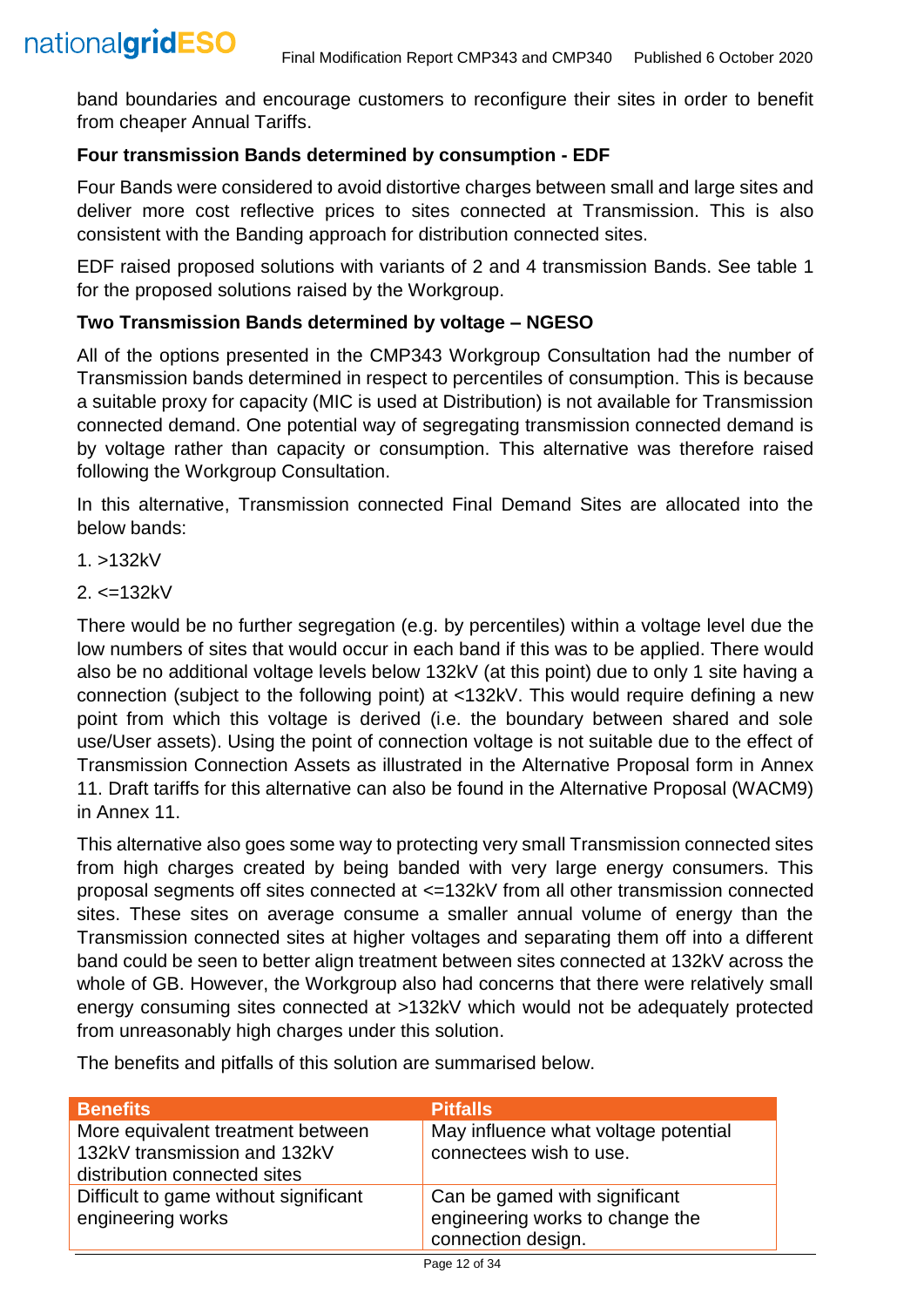| The TDR charge the band faces is<br>directly proportional to the band's usage | The TDR charge a site pays doesn't<br>directly reflect the site's usage of the<br>network (and therefore less cost-<br>reflective). |
|-------------------------------------------------------------------------------|-------------------------------------------------------------------------------------------------------------------------------------|
| Simpler and more transparent charging<br>methodology                          | Potential mismatch between where the<br>'Site' boundary is and where the voltage<br>is taken                                        |
| Difficult to dispute                                                          | Assumes sites within a voltage band are<br>similar                                                                                  |
| More stable charges as not subject to<br>re-banding                           | Impacts legacy sites whose connection<br>voltage is a product of history                                                            |

### **Transmission banding options determined by capacity (not taken forwards)**

| <b>Option</b>                                | <b>NGESO (Proposer's) view</b>                                                                                                                                                                                                                                                                                                                                                                                                                                          | <b>Workgroup</b><br>view |
|----------------------------------------------|-------------------------------------------------------------------------------------------------------------------------------------------------------------------------------------------------------------------------------------------------------------------------------------------------------------------------------------------------------------------------------------------------------------------------------------------------------------------------|--------------------------|
| <b>Highest Half</b><br><b>Hourly offtake</b> | This has broadly the same strengths and<br>problems as the annual consumption data<br>item. It would however create an additional<br>distortion between 'baseload' consumers and<br>'peaky' consumers                                                                                                                                                                                                                                                                   | No further<br>comment    |
| <b>Instantaneous</b><br><b>MW</b> offtake    | This is not a commercial product like TEC/MIC<br>and NGESO does not have confidence in the<br>data given it has not gone through robust data<br>validation processes like settlement data. This<br>would also be more difficult for the customer to<br>understand as they will not typically be familiar<br>with the second by second meter reads rather<br>working in Half Hourly intervals.                                                                           | No further<br>comment    |
| <b>Physical</b><br>connection<br>capacity    | Using the physical connection capacity (CEC)<br>for a site would severely disadvantage legacy<br>sites who had a connection set up many years<br>ago when the requirements of the site were<br>different. This is not a commercial product like<br>TEC/MIC and customers would not be able to<br>easily change their CEC to suit their business<br>needs. Additionally, the CEC values are<br>stepped as they correlate to standard sizing of<br>transformer equipment. | No further<br>comment    |
| <b>Prospective</b><br>capacity               | When applying for a connection the customer<br>requests an import capacity through their<br>application. This can change as customer<br>needs evolve but the ESO does not keep a<br>record of these requests once the site is<br>connected so this would not be a feasible data<br>item to use for banding or existing sites.                                                                                                                                           | No further<br>comment    |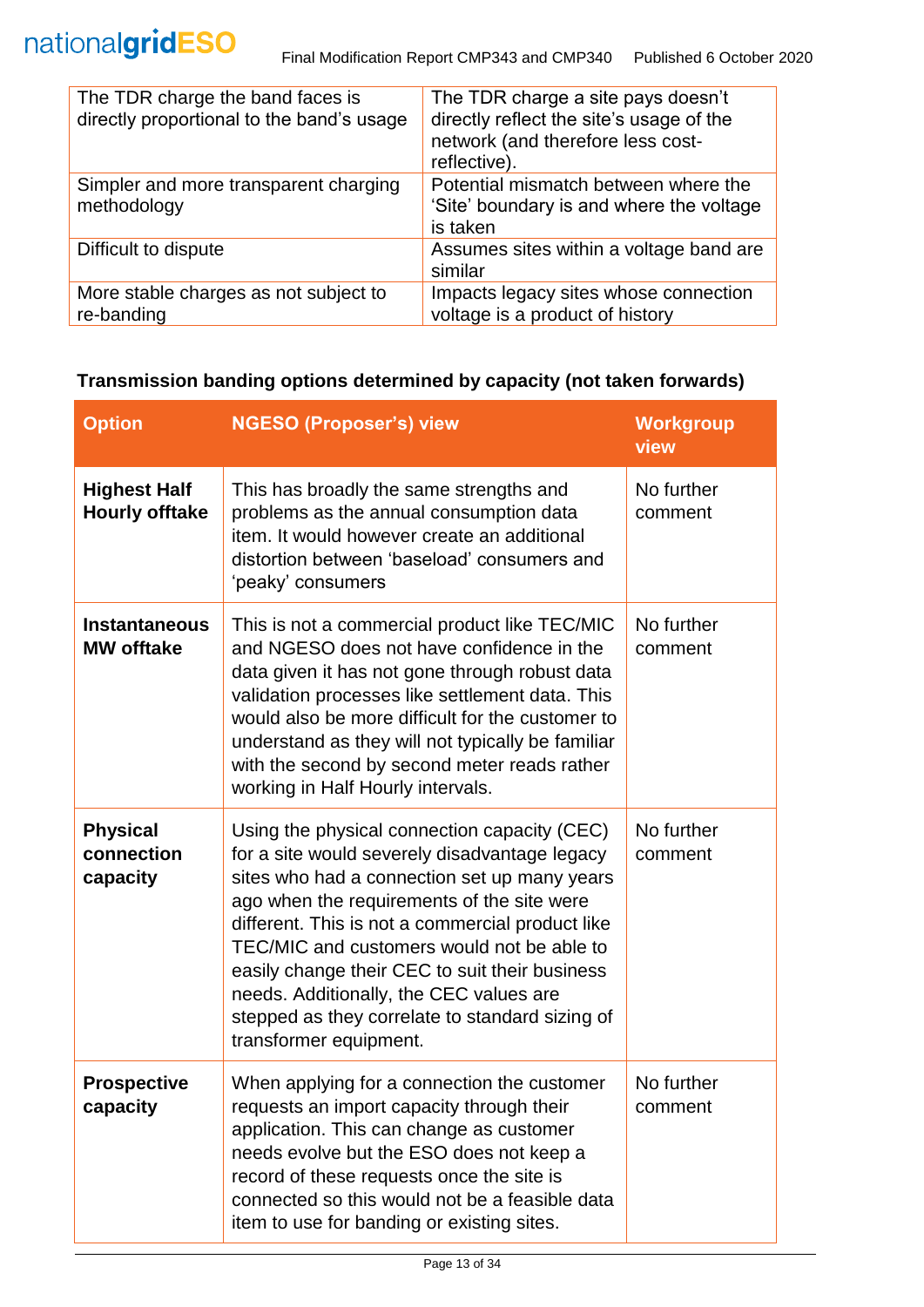| <b>ELEXON's</b><br>"demand<br>capacity"<br>value | This is a seasonal product that can vary with<br>customer needs and there are easily<br>accessible historical records. However, the<br>capacity is self-reported (and therefore subject<br>to commercial gaming' risk) and there are no<br>penalties for exceeding your self-reported<br>value. | No further<br>comment |
|--------------------------------------------------|-------------------------------------------------------------------------------------------------------------------------------------------------------------------------------------------------------------------------------------------------------------------------------------------------|-----------------------|
|--------------------------------------------------|-------------------------------------------------------------------------------------------------------------------------------------------------------------------------------------------------------------------------------------------------------------------------------------------------|-----------------------|

#### **A volumetric, p/kWh Residual charge for Unmetered Supply Demand**

Since the CMP332 Workgroup Consultation, the Proposer has updated the CMP343 Original proposal in terms of how UMS Final Demand Sites are charged. Previously the Original proposal was to charge UMS final demand sites using a £/site/day tariff – this was because Ofgem's direction was to make the residual charges unavoidable. However, it became apparent in the CMP332 Workgroup and consultation responses that because there is no specific meter to allocate for UMS, that this could enable owners to lump all of their volumes from different inventories into one inventory (e.g. A Council who had volumes for street lamps, CCTV etc) to avoid the residual charge. The CMP343 solution is a volumetric, p/kWh residual charge for UMS Final Demand Sites.

#### **Alternative solutions**

The below table shows the Workgroup Alternative CUSC Modifications that have been formally raised by the workgroup.

| <b>CMP343</b><br><b>Proposed</b><br><b>Alternatives</b> | <b>Treatment of negative locational</b>                                           | <b>Number of</b><br><b>Transmission</b><br><b>Bands -</b><br>determined by | <b>Proposer</b> |
|---------------------------------------------------------|-----------------------------------------------------------------------------------|----------------------------------------------------------------------------|-----------------|
| <b>Original</b>                                         | Floor at zero                                                                     | 1 - consumption                                                            | <b>ESO</b>      |
| <b>Alternative 1</b>                                    | Floor at zero                                                                     | 2 - consumption                                                            | <b>EDF</b>      |
| <b>Alternative 2</b>                                    | Floor at zero                                                                     | 4 - consumption                                                            | <b>EDF</b>      |
| <b>Alternative 3</b>                                    | No Flooring                                                                       | 1 - consumption                                                            | <b>EDF</b>      |
| <b>Alternative 4</b>                                    | No Flooring                                                                       | 2 - consumption                                                            | <b>EDF</b>      |
| <b>Alternative 5</b>                                    | No Flooring                                                                       | 4 - consumption                                                            | <b>EDF</b>      |
| <b>Alternative 6</b>                                    | Introduce a £/site/day locational<br>adjustment to negative locational<br>charges | 1 - consumption                                                            | <b>Npower</b>   |
| <b>Alternative 7</b>                                    | Introduce a £/site/day locational<br>adjustment to negative locational<br>charges | 2 - consumption                                                            | <b>EDF</b>      |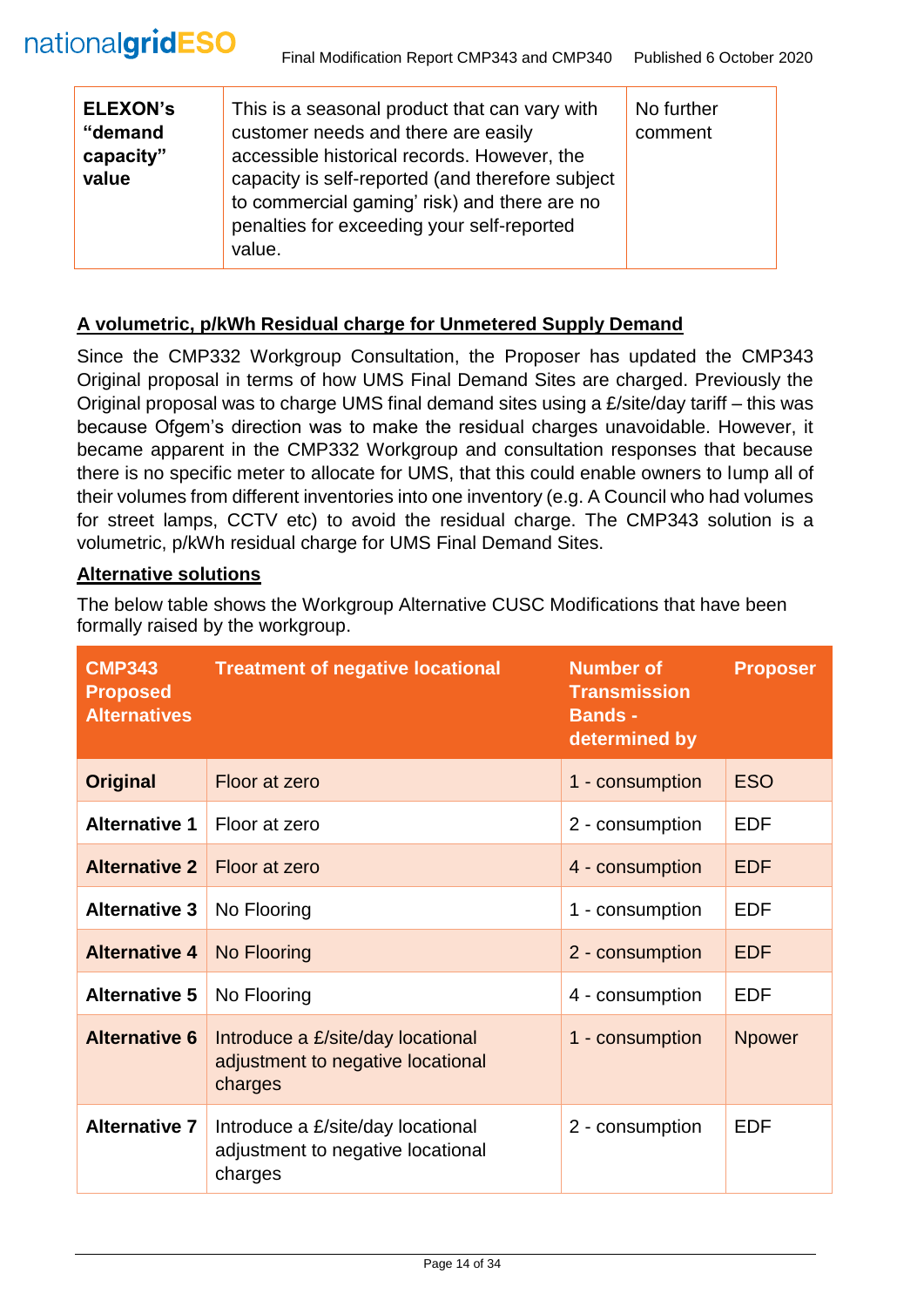

| <b>Alternative 8</b>          | Introduce a £/site/day locational<br>adjustment to negative locational<br>charges | 4 - consumption | <b>EDF</b> |
|-------------------------------|-----------------------------------------------------------------------------------|-----------------|------------|
| Alternative 9   Floor at zero |                                                                                   | 1 - voltage     | <b>ESO</b> |

For further details on the above solutions see the Workgroup Alternative Code Modification forms in Annex 11.

# **Legal text**

### **CMP343:**

The legal text for the original and all of the alternatives can be found in Annex 15.

#### **CMP340:**

The legal text for the original and all of the alternatives can be found in Annex 16.

# **What is the impact of this change?**

#### **Who will it impact?**

This is a large-scale change that will require amendments and consequential changes to all Supplier and DNO processes. In particular, NGESO will require data input (likely via Elexon) for site level information of capacity and annual consumption and site counts per relevant Band or category. This will further need to be broken down by Grid Supply Point Group and Supplier to allow relevant billing processes to take place. There is a contingency between this CMP and the DCUSA/BSC changes – this CMP will create the charging methodology, but it cannot be practically implemented until the relevant non-CUSC changes are approved and the requisite data-gathering processes are completed.

#### **What are the positive impacts?**

Ofgem has established that there are consumer benefits to this change due to certain types of customers no longer being able to avoid the costs of residual transmission charges.

### **Workgroup vote**

The Workgroup met on 12 August 2020 to carry out their Workgroup vote. 8 Workgroup Members voted, and the full Workgroup vote can be found in Annexes 17 (CMP343) and 18 (CMP340). The tables below provide:

- a summary of how many Workgroup members believed the Original and each of the nine WACMs were better than the Baseline; and
- a summary of the Workgroup members views on the best option to implement this change.

The applicable CUSC objectives are:

### **CUSC charging objectives (CMP343)**

(a) That compliance with the use of system charging methodology facilitates effective competition in the generation and supply of electricity and (so far as is consistent therewith) facilitates competition in the sale, distribution and purchase of electricity;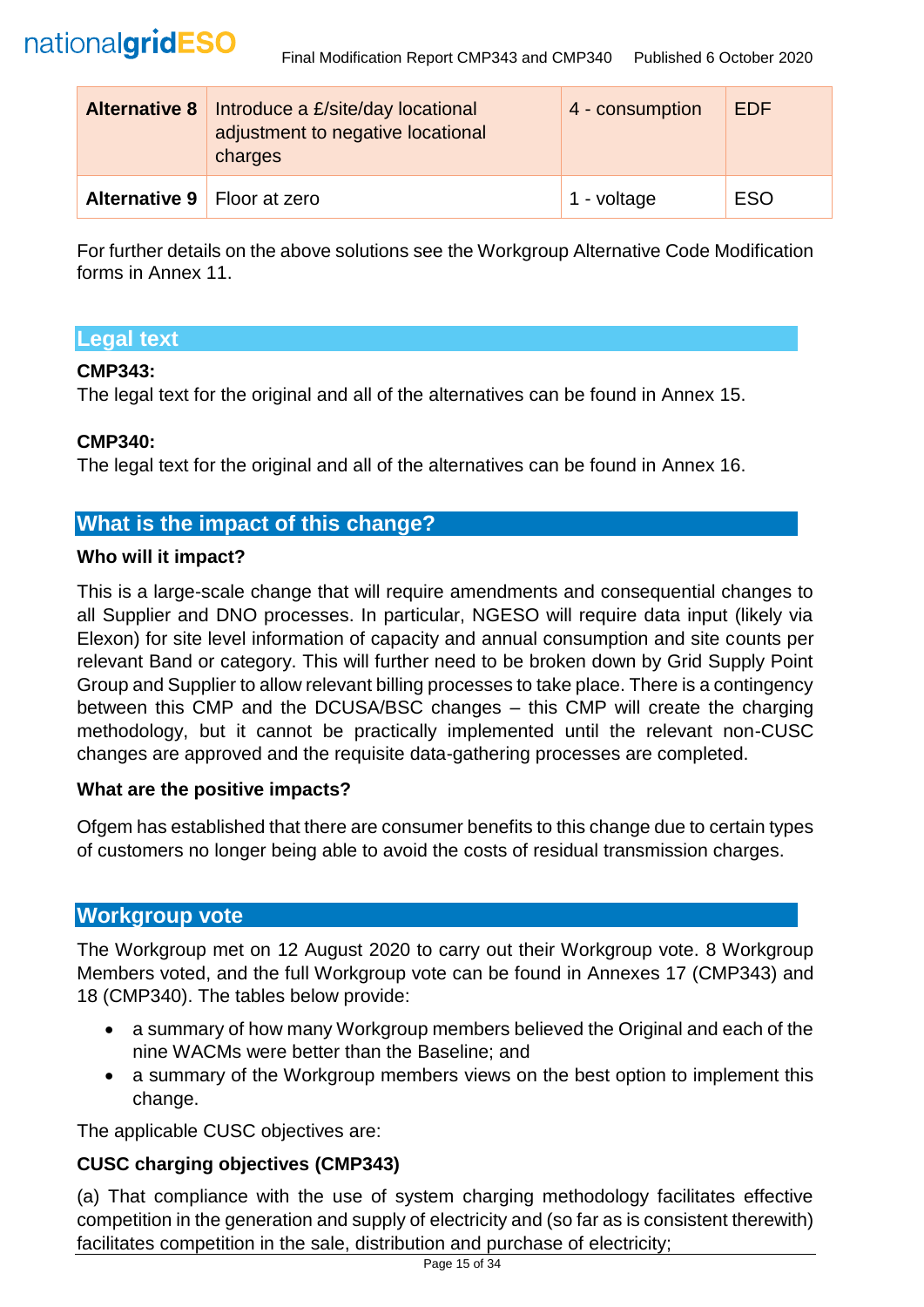(b) That compliance with the use of system charging methodology results in charges which reflect, as far as is reasonably practicable, the costs (excluding any payments between transmission licensees which are made under and accordance with the STC) incurred by transmission licensees in their transmission businesses and which are compatible with standard licence condition C26 requirements of a connect and manage connection);

(c) That, so far as is consistent with sub-paragraphs (a) and (b), the use of system charging methodology, as far as is reasonably practicable, properly takes account of the developments in transmission licensees' transmission businesses;

(d) Compliance with the Electricity Regulation and any relevant legally binding decision of the European Commission and/or the Agency. These are defined within the National Grid Electricity Transmission plc Licence under Standard Condition C10, paragraph 1 \*; and

(e) To promote efficiency in the implementation and administration of the use of system charging methodology.

### **CUSC non-charging objectives (CMP340)**

(a) The efficient discharge by the Licensee of the obligations imposed on it by the Act and the Transmission Licence;

(b) Facilitating effective competition in the generation and supply of electricity, and (so far as consistent therewith) facilitating such competition in the sale, distribution and purchase of electricity;

(c) Compliance with the Electricity Regulation and any relevant legally binding decision of the European Commission and/or the Agency \*; and

(d) Promoting efficiency in the implementation and administration of the CUSC arrangements.

\*Objective (c) refers specifically to European Regulation 2009/714/EC. Reference to the Agency is to the Agency for the Cooperation of Energy Regulators (ACER).

### **CMP343 - Assessment of the Original and WACM1 to WACM9 vs the Baseline (the current CUSC arrangements)**

The Workgroup concluded by majority that the Original, WACM1, WACM2, WACM3, WACM4, WACM5 and WACM9 better facilitated the CUSC Objectives than the Baseline. However, there was support for WACM6, WACM7 and WACM8.

| <b>Proposed Solution</b> | Of the 8 votes, how many said that this option<br>was better than the Baseline |
|--------------------------|--------------------------------------------------------------------------------|
| Original                 |                                                                                |
| WACM1                    |                                                                                |
| WACM <sub>2</sub>        | 18                                                                             |
| WACM3                    | b                                                                              |
| WACM4                    | 5                                                                              |
| WACM <sub>5</sub>        | 5                                                                              |
| WACM6                    |                                                                                |
| WACM7                    |                                                                                |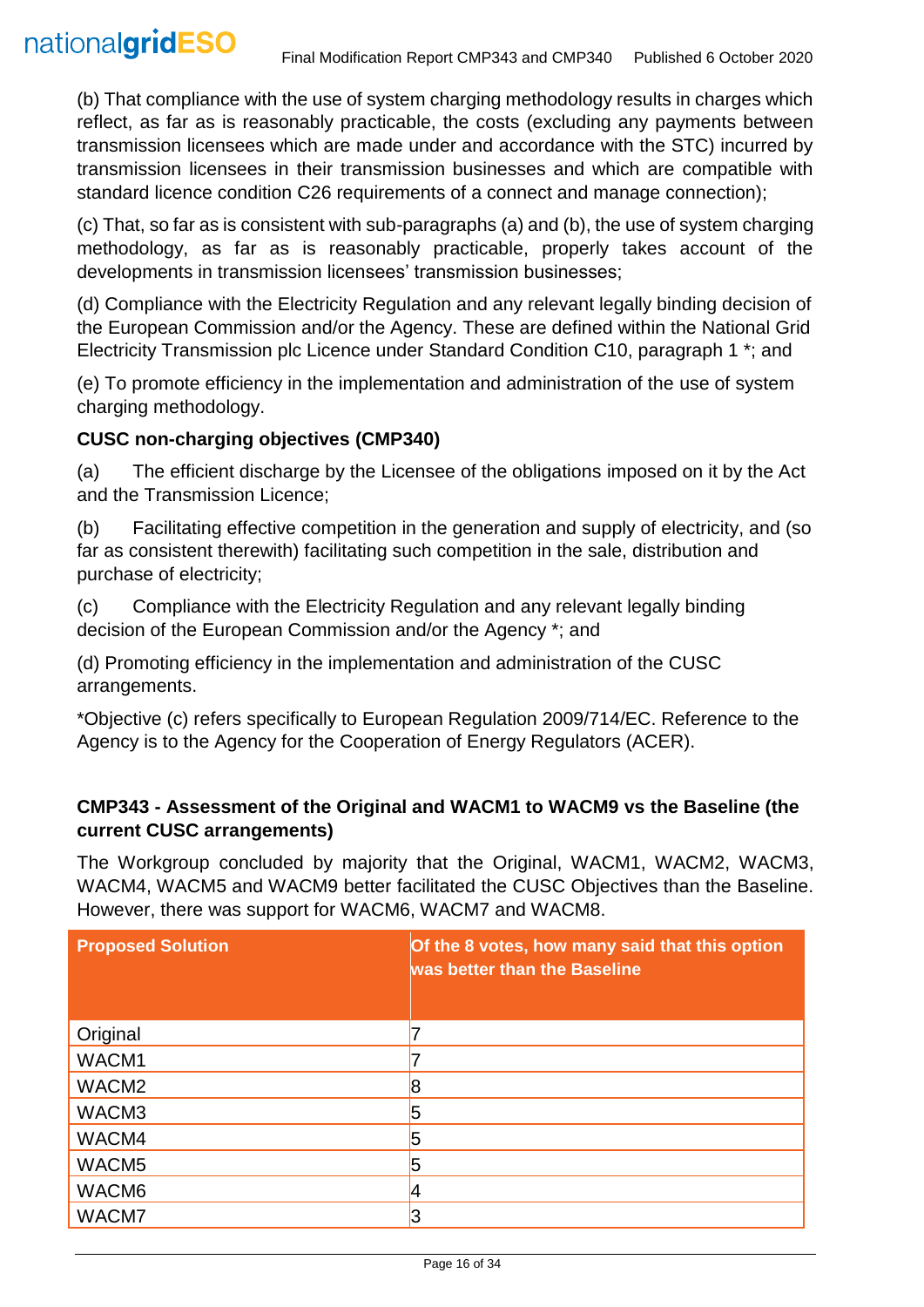| WACM8<br>VV/ |  |
|--------------|--|
| WACM9        |  |

# **CMP343 Best Option**

| <b>Workgroup</b><br><b>Member</b> | <b>Company</b>             | <b>BEST Option?</b> | Which objective(s) does<br>the change better<br>facilitate? (if baseline not<br>applicable) |
|-----------------------------------|----------------------------|---------------------|---------------------------------------------------------------------------------------------|
| <b>Eleanor Horn</b>               | <b>NGESO</b>               | Original            | a, b, c                                                                                     |
| Karl Maryon                       | <b>Haven Power Limited</b> | Original            | a, b, c                                                                                     |
| <b>Garth Graham</b>               | <b>SSE</b>                 | Original            | a, b, c                                                                                     |
| Simon Lord                        | Engie                      | WACM <sub>2</sub>   | a, b                                                                                        |
| <b>Simon Vicary</b>               | <b>EDF</b> Energy          | WACM <sub>5</sub>   | a, b                                                                                        |
| Robert Longden                    | Cornwall Insight           | Original            | a, b                                                                                        |
| <b>Grace March</b>                | Sembcorp                   | Original            | a, b, c                                                                                     |
| Lee Stone                         | E.ON                       | WACM3               | a, b, c                                                                                     |

# **CMP340 - Assessment of the Original, WACM1 and WACM2 vs the Baseline (the current CUSC arrangements)**

The Workgroup concluded unanimously that the Original, WACM1 and WACM2 all better facilitated the CUSC Objectives than the Baseline.

| <b>Proposed Solution</b> | Of the 8 votes, how many said that this option<br>was better than the Baseline |
|--------------------------|--------------------------------------------------------------------------------|
| Original                 |                                                                                |
| WACM1                    |                                                                                |
| WACM <sub>2</sub>        |                                                                                |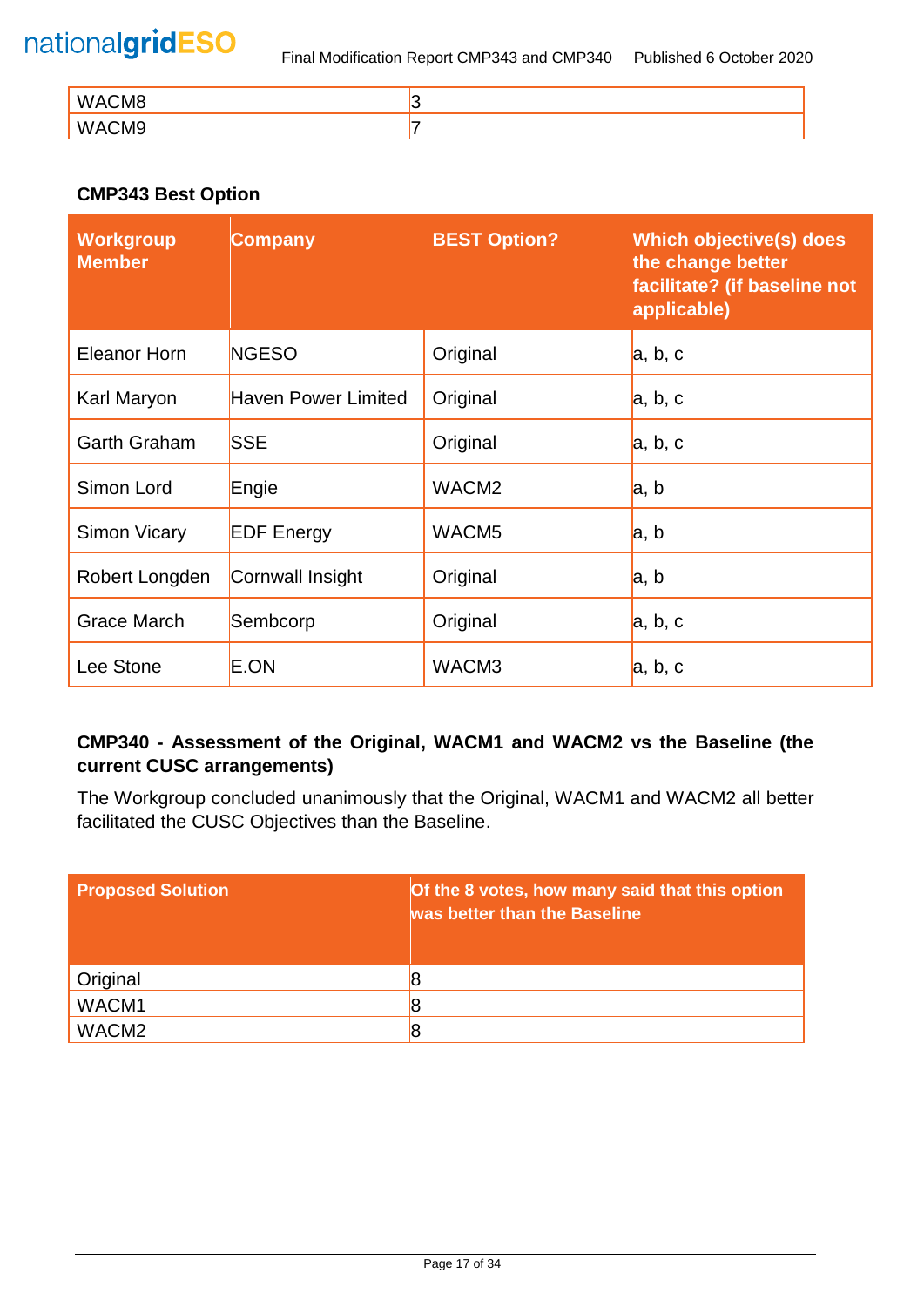### **CMP340 Best Option**

| <b>Workgroup Member Company</b> |                            | <b>BEST Option?</b> | Which objective(s) does the<br>change better facilitate? (if<br>baseline not applicable) |
|---------------------------------|----------------------------|---------------------|------------------------------------------------------------------------------------------|
| <b>Eleanor Horn</b>             | <b>NGESO</b>               | Original            | a, b, d                                                                                  |
| Karl Maryon                     | <b>Haven Power Limited</b> | Original            | a, d                                                                                     |
| <b>Garth Graham</b>             | <b>SSE</b>                 | Original            | la, b                                                                                    |
| Simon Lord                      | Engie                      | Original            | a, b                                                                                     |
| Simon Vicary                    | <b>EDF Energy</b>          | Original            | a, b                                                                                     |
| Robert Longden                  | Cornwall Insight           | Original            | a, b                                                                                     |
| Grace March                     | Sembcorp                   | Original            | a, d                                                                                     |
| Lee Stone                       | E.ON                       | Original            | a, b, d                                                                                  |

# **Code Administrator Consultation Summary**

The Code Administrator Consultation for CMP343 and CMP340 was issued on 1 September 2020 and closed 5pm on 22 September 2020 and received 21 non-confidential responses including 2 late responses. 7 of these responses were almost identical and were from parties in the rail industry.

A summary of these responses can be found in Annex 19 and the full responses can be found in Annex 20.

#### **Preference for 4 Transmission Bands**

The vast majority of respondents (17 of the 21 responses) supported options which proposed 4 transmission bands as, in their opinion, these avoid discriminatory pricing for smaller Demand sites connected at Transmission and would be in line with the treatment of EHV sites on the distribution network.

These respondents argued that 1 and 2 band solutions seem to be disproportionate due to the distribution of different sized connections on the transmission network and also make it unaffordable to use smaller-scale connection points for small-scale demand – stifling innovation.

1 respondent did note that the introduction of transmission bands would be an additional change that was not part of the Direction.

#### **Implementation 1 April 2022**

The majority of respondents (13 of the 21 responses) support implementation from 1 April 2022. 6 respondents proposed implementation should be April 2023 due to:

• the scale of impact on larger customers and the modest consumer impact (£5/year) – 3 respondents;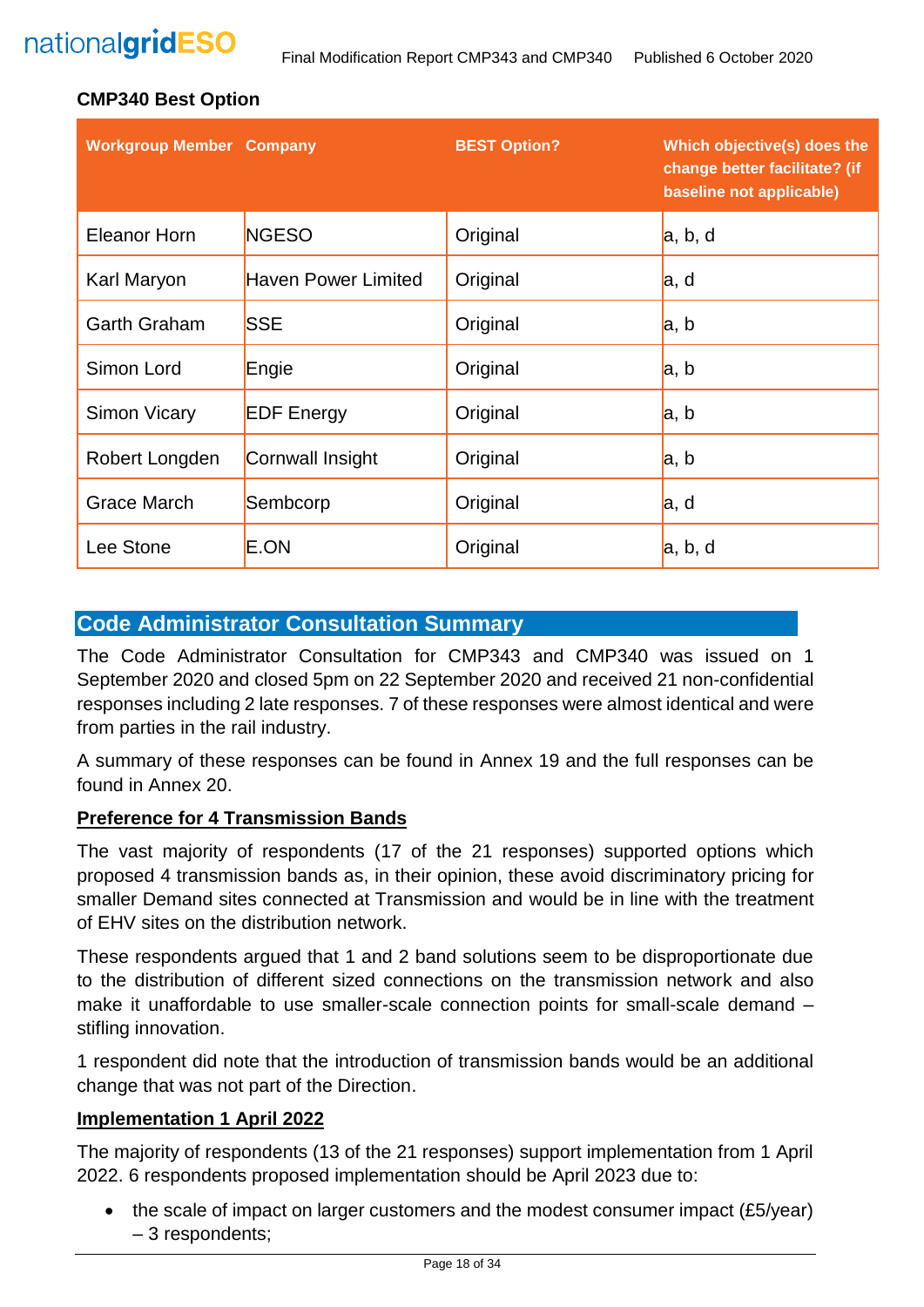- the continuing impacts of COVID-19 2 respondents: and
- coinciding with the changes that the AFLC SCR will make 1 respondent

### **Mixed views on the treatment of zones that have a negative locational tariff**

Whilst the majority of responses focused on the merits of having 4 transmission bands, 8 respondents expressed views on how to address the negative locational tariff. Views were mixed and reflected the discussions held at Workgroup stage.

4 of these respondents supported the current practice of flooring the locational tariff to £0/kW. 3 respondents favoured the £/site/day locational adjustment to negative locational charges. The other respondent believed that altering any resulting negative locational signal is not within the scope of this modification.

# **Panel recommendation vote**

The Panel met on the 1 October 2020 to carry out their recommendation vote.

They assessed whether a change should be made to the CUSC by assessing the proposed CMP343 and CMP340 changes and any alternatives against the Applicable Objectives.

#### **CMP343**

# **Vote 1:** *Does the Original, WACM1, WACM2, WACM3, WACM4, WACM5, WACM6, WACM7, WACM8 or WACM9 facilitate the objectives better than the Baseline (the current CUSC arrangements)?*

|                   | <b>Better</b><br>facilitates<br>ACO(a)? | <b>Better</b><br>facilitates<br>ACO(b)? | <b>Better</b><br>facilitates<br>ACO(C)? | <b>Better</b><br>facilitates<br>ACO(d)? | <b>Better</b><br>facilitates<br>ACO(e)? | <b>Overall</b><br>(Y/N) |
|-------------------|-----------------------------------------|-----------------------------------------|-----------------------------------------|-----------------------------------------|-----------------------------------------|-------------------------|
| Original          | <b>Yes</b>                              | Yes                                     | <b>Neutral</b>                          | <b>Neutral</b>                          | <b>Neutral</b>                          | Yes                     |
| WACM1             | Yes                                     | Yes                                     | <b>Neutral</b>                          | <b>Neutral</b>                          | <b>Neutral</b>                          | Yes                     |
| WACM <sub>2</sub> | Yes                                     | Yes                                     | <b>Neutral</b>                          | <b>Neutral</b>                          | <b>Neutral</b>                          | Yes                     |
| WACM3             | No                                      | <b>No</b>                               | <b>Neutral</b>                          | <b>Neutral</b>                          | <b>Neutral</b>                          | No                      |
| WACM4             | No.                                     | <b>No</b>                               | <b>Neutral</b>                          | <b>Neutral</b>                          | <b>Neutral</b>                          | No                      |
| WACM <sub>5</sub> | No.                                     | No                                      | <b>Neutral</b>                          | <b>Neutral</b>                          | <b>Neutral</b>                          | No                      |
| WACM6             | Yes                                     | Yes                                     | <b>Neutral</b>                          | <b>Neutral</b>                          | <b>Neutral</b>                          | Yes                     |
| WACM7             | Yes                                     | Yes                                     | <b>Neutral</b>                          | <b>Neutral</b>                          | <b>Neutral</b>                          | Yes                     |
| WACM8             | Yes                                     | Yes                                     | <b>Neutral</b>                          | <b>Neutral</b>                          | <b>Neutral</b>                          | Yes                     |
| WACM9             | Yes                                     | Yes                                     | <b>Neutral</b>                          | <b>Neutral</b>                          | <b>Neutral</b>                          | Yes                     |

Panel Member – Andy Pace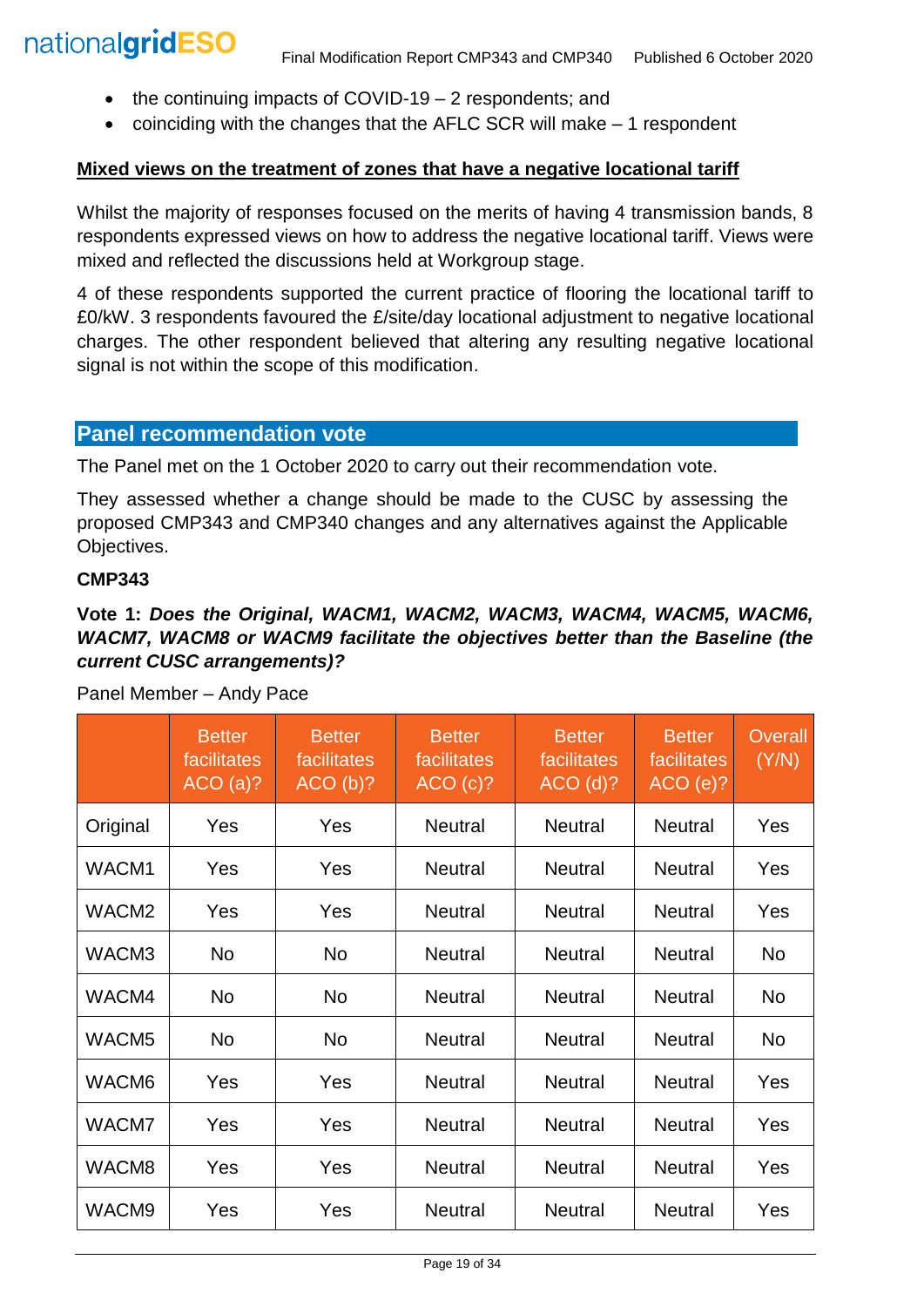# Voting Statement

This is a beneficial change that implements the TCR by creating a methodology to determine the charging bands. We believe the original and WACMs 1 and 2 are better than baseline as they all floor the locational charge at zero and do not introduce an incentive for demand customer to increase consumption at peak times. WACMs 3, 4 and 5 do not have a floor and therefore we do not believe these alternatives to be better than baseline. WACMs 6, 7 and 8 all recover the shortfall in revenue that is introduced by flooring the locational charge at zero, by applying a locational fixed charge adjustment. We consider these alternatives as better than baseline although note that they introduce a regional variation in charges across DNO areas. WACM 9 splits final sites by voltage of connection and we also consider this as a viable alternative and better than baseline.

Overall, our preference is for WACM2. This alterative floors the locational charge at zero and therefore removes the incentive for customers to import at peak times. It also introduces four bands which allows for more variation in charges between import sites and increases the cost reflectivity of the charges. There is also no locational variation for this which results in more transparent pricing for consumers and less complexity. We prefer the application of 4 bands based on consumption rather than using the voltage of connection to allocate charges to customers as this provides a greater granularity based on the customers size.

|                   | <b>Better</b><br>facilitates<br>ACO(a)? | <b>Better</b><br>facilitates<br>ACO(b)? | <b>Better</b><br>facilitates<br>ACO(c)? | <b>Better</b><br>facilitates<br>$ACO$ (d)? | <b>Better</b><br>facilitates<br>$ACO(e)$ ? | <b>Overall</b><br>(Y/N) |  |
|-------------------|-----------------------------------------|-----------------------------------------|-----------------------------------------|--------------------------------------------|--------------------------------------------|-------------------------|--|
| Original          | Yes                                     | <b>Neutral</b>                          | Yes                                     | <b>Neutral</b>                             | <b>Neutral</b>                             | Yes                     |  |
| WACM1             | Yes                                     | <b>Neutral</b>                          | Yes                                     | <b>Neutral</b>                             | <b>Neutral</b>                             | Yes                     |  |
| WACM <sub>2</sub> | Yes                                     | <b>Neutral</b>                          | Yes                                     | <b>Neutral</b>                             | <b>Neutral</b>                             | Yes                     |  |
| WACM3             | <b>Neutral</b>                          | <b>Neutral</b>                          | Yes                                     | <b>Neutral</b>                             | <b>No</b>                                  | No                      |  |
| WACM4             | <b>Neutral</b>                          | <b>Neutral</b>                          | Yes                                     | <b>Neutral</b>                             | <b>No</b>                                  | <b>No</b>               |  |
| WACM <sub>5</sub> | <b>Neutral</b>                          | <b>Neutral</b>                          | Yes                                     | <b>Neutral</b>                             | <b>No</b>                                  | <b>No</b>               |  |
| WACM6             | <b>Neutral</b>                          | <b>Neutral</b>                          | Yes                                     | <b>Neutral</b>                             | <b>No</b>                                  | <b>No</b>               |  |
| WACM7             | <b>Neutral</b>                          | <b>Neutral</b>                          | Yes                                     | <b>Neutral</b>                             | No                                         | No                      |  |
| WACM8             | <b>Neutral</b>                          | <b>Neutral</b>                          | Yes                                     | <b>Neutral</b>                             | <b>No</b>                                  | No                      |  |
| WACM9             | Yes                                     | <b>Neutral</b>                          | Yes                                     | <b>Neutral</b>                             | <b>Neutral</b>                             | Yes                     |  |
|                   | <b>Voting Statement</b>                 |                                         |                                         |                                            |                                            |                         |  |

### Panel Member – Cem Suleyman

I believe that there is a need to 'floor at zero' to prevent perverse incentives to increase demand over Triad periods. The proposed adjustment mechanism to mitigate this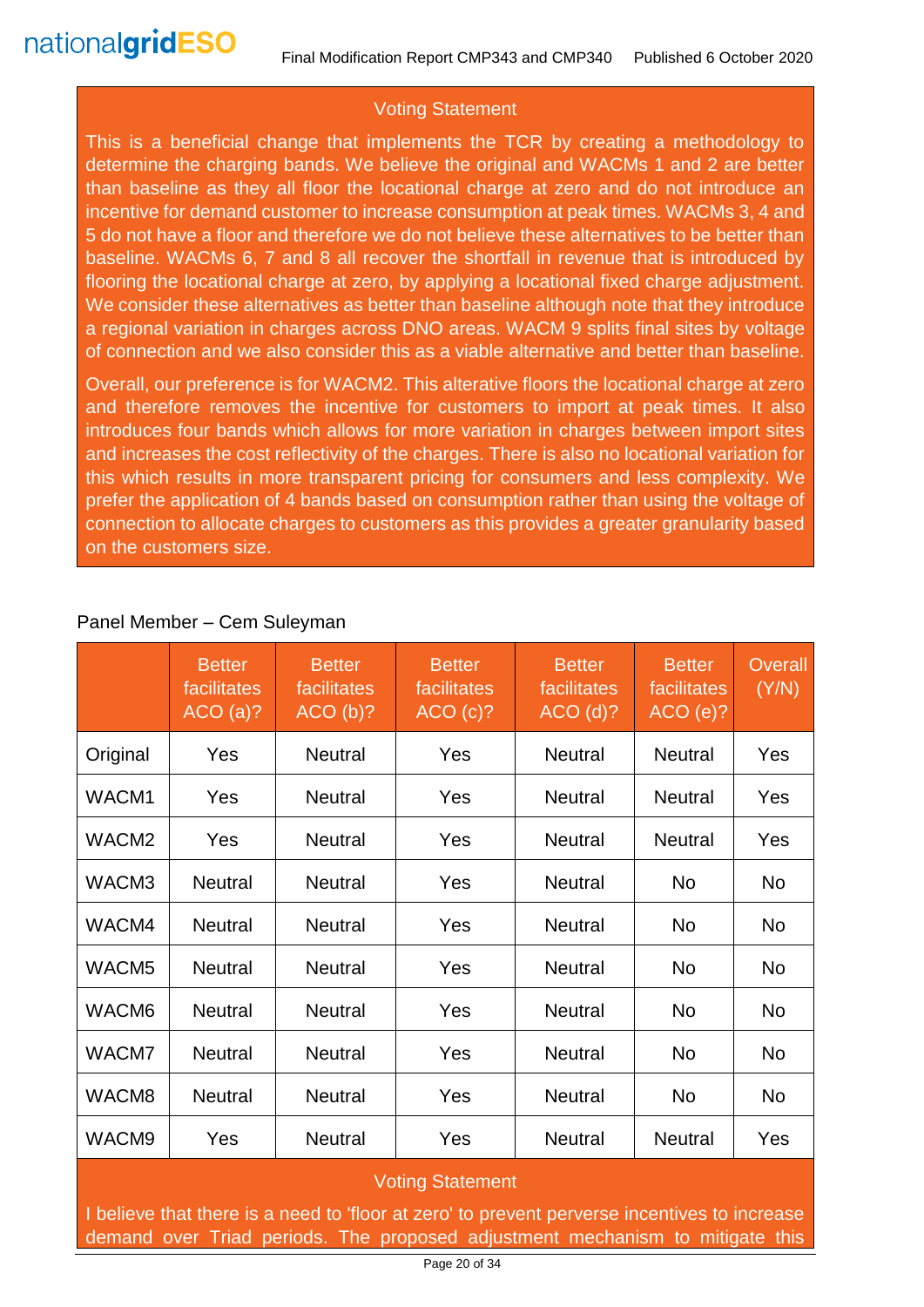perverse incentive is far too cumbersome and could possibly result in adverse unintended consequences. Therefore it is not a desirable feature. Good cases have been made for the introduction of one, two and four transmission bands determined either by consumption or voltage. On balance though I have a slight preference for the four band option as it appears to produce a more equitable outcome.

For the reasons above, I only consider that options which have the 'floor at zero' feature (Original, WACM1, WACM2 and WACM9) overall better facilitate the Applicable CUSC Objects. To be clear though, I consider the other options are no worse than the Baseline as despite their negative features they go a long way to delivering the objectives of the TCR.

|                   | <b>Better</b><br>facilitates<br>ACO(a)? | <b>Better</b><br>facilitates<br>ACO(b)? | <b>Better</b><br>facilitates<br>ACO(c)? | <b>Better</b><br>facilitates<br>$ACO$ (d)? | <b>Better</b><br>facilitates<br>ACO(e)? | Overall<br>(Y/N) |
|-------------------|-----------------------------------------|-----------------------------------------|-----------------------------------------|--------------------------------------------|-----------------------------------------|------------------|
| Original          | Yes                                     | Yes                                     | Yes                                     | <b>Neutral</b>                             | <b>Neutral</b>                          | Yes              |
| WACM1             | Yes                                     | Yes                                     | Yes                                     | <b>Neutral</b>                             | <b>Neutral</b>                          | Yes              |
| WACM <sub>2</sub> | Yes                                     | Yes                                     | Yes                                     | <b>Neutral</b>                             | <b>Neutral</b>                          | Yes              |
| WACM3             | Yes                                     | Yes                                     | Yes                                     | <b>Neutral</b>                             | <b>Neutral</b>                          | Yes              |
| WACM4             | Yes                                     | Yes                                     | Yes                                     | <b>Neutral</b>                             | <b>Neutral</b>                          | Yes              |
| WACM <sub>5</sub> | Yes                                     | Yes                                     | Yes                                     | <b>Neutral</b>                             | <b>Neutral</b>                          | Yes              |
| WACM6             | Yes                                     | Yes                                     | Yes                                     | <b>Neutral</b>                             | <b>Neutral</b>                          | Yes              |
| WACM7             | Yes                                     | Yes                                     | Yes                                     | <b>Neutral</b>                             | <b>Neutral</b>                          | Yes              |
| WACM8             | Yes                                     | Yes                                     | Yes                                     | <b>Neutral</b>                             | <b>Neutral</b>                          | Yes              |
| WACM9             | Yes                                     | Yes                                     | Yes                                     | <b>Neutral</b>                             | <b>Neutral</b>                          | Yes              |

# Panel Member – Garth Graham

### Voting Statement

I have considered the proposal along with the Workgroup Report and the Code Administrator Consultation responses as well as the Authority's TCR SCR decision document (along with the associated information).

In their documentation the Authority set out the benefits that applying the Residual to Demand rather than Generation. Launched in the summer of 2017 and concluding in the winter of 2019 the Authority's review considered the effects of the change in terms of, broadly, effective competition (Applicable Objective (a)) and cost reflectivity (Applicable Objective (b)) (as well as other wider aspects) and concluded that doing this change will be positive on both counts – I concur with the Authority's view. All ten options (the Original and the nine WACMs) are therefore better in terms of (a) and (b) in respect of the Baseline.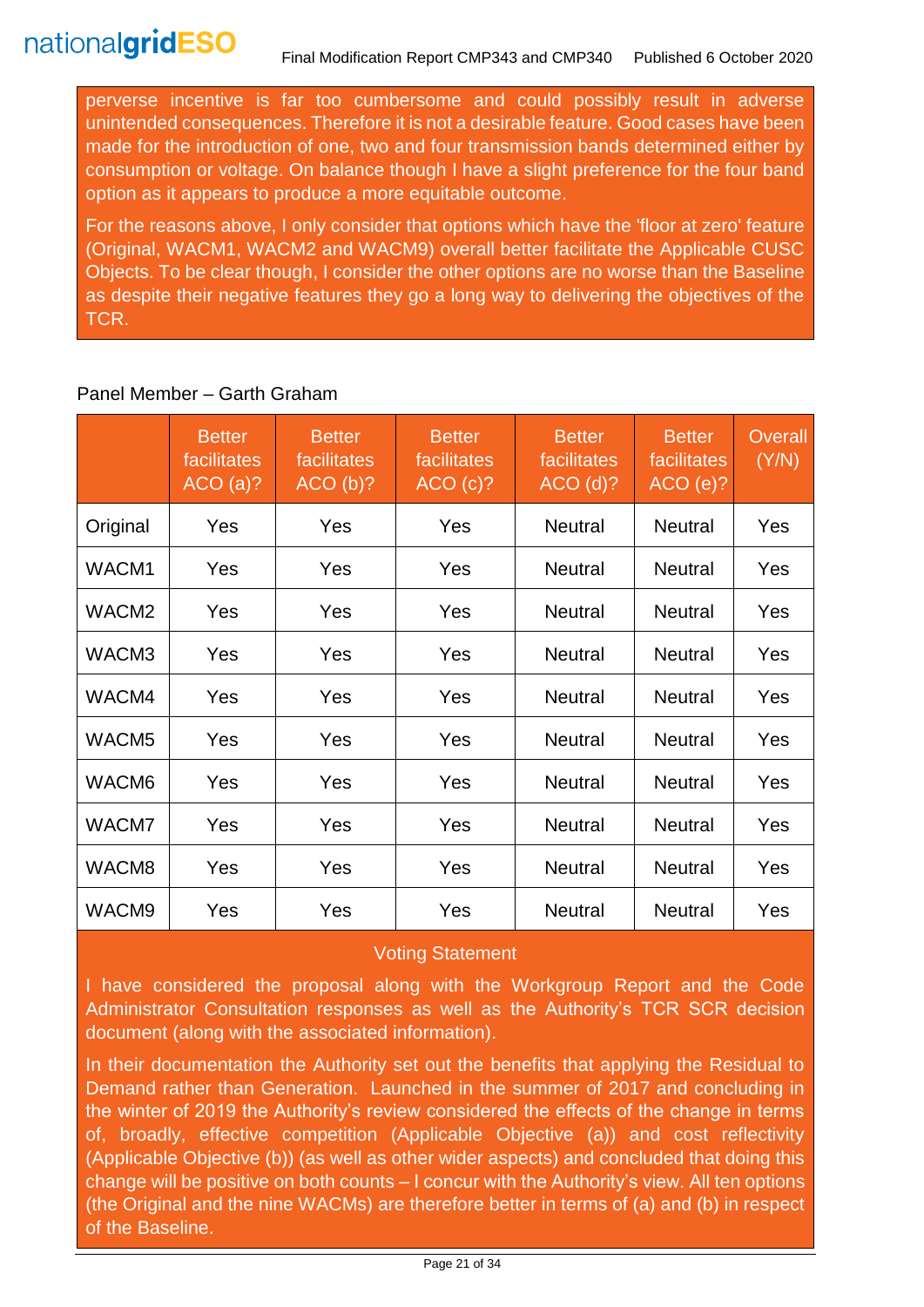In terms of (c) the proposers of the ten options have (correctly in my view) identified that their option is better in terms of Applicable Objective (c) and I concur with that.

In terms of Applicable Objectives (d) and (e) I also agree with the proposers of the ten options that they are neutral in respect of both these objectives.

Being mindful of the Authority's TCR SCR decision and its direction, to NGESO, to raise the Original proposal I believe, on reflection, that the Original is the best of the eleven options available to me (the Baseline, the Original and the nine WACMs) whilst recognising that the nine WACMs each offer elements that have positive attributes which may, upon reflection, be something that the Authority may wish to take into consideration in terms of possible improvements that build upon the Authority's TCR SCR decision from last November.

### Panel Member – Andrew Enzor (for Grace March)

|                   | <b>Better</b><br>facilitates<br>ACO(a)? | <b>Better</b><br>facilitates<br>ACO(b)? | <b>Better</b><br>facilitates<br>ACO(c)? | <b>Better</b><br>facilitates<br>$ACO$ (d)? | <b>Better</b><br>facilitates<br>ACO(e)? | Overall<br>(Y/N) |
|-------------------|-----------------------------------------|-----------------------------------------|-----------------------------------------|--------------------------------------------|-----------------------------------------|------------------|
| Original          | Yes                                     | Yes                                     | <b>Neutral</b>                          | <b>Neutral</b>                             | <b>No</b>                               | Yes              |
| WACM1             | Yes                                     | Yes                                     | <b>Neutral</b>                          | <b>Neutral</b>                             | <b>No</b>                               | Yes              |
| WACM <sub>2</sub> | Yes                                     | Yes                                     | <b>Neutral</b>                          | <b>Neutral</b>                             | <b>No</b>                               | Yes              |
| WACM3             | <b>No</b>                               | Yes                                     | <b>Neutral</b>                          | <b>Neutral</b>                             | <b>No</b>                               | <b>No</b>        |
| WACM4             | <b>No</b>                               | Yes                                     | <b>Neutral</b>                          | <b>Neutral</b>                             | <b>No</b>                               | <b>No</b>        |
| WACM <sub>5</sub> | No                                      | Yes                                     | <b>Neutral</b>                          | <b>Neutral</b>                             | <b>No</b>                               | No               |
| WACM6             | Yes                                     | Yes                                     | <b>Neutral</b>                          | <b>Neutral</b>                             | <b>No</b>                               | Yes              |
| WACM7             | Yes                                     | <b>Yes</b>                              | <b>Neutral</b>                          | <b>Neutral</b>                             | No                                      | Yes              |
| WACM8             | Yes                                     | Yes                                     | <b>Neutral</b>                          | <b>Neutral</b>                             | <b>No</b>                               | Yes              |
| WACM9             | Yes                                     | Yes                                     | <b>Neutral</b>                          | <b>Neutral</b>                             | No                                      | Yes              |

### Voting Statement

ACO (a): Negative TRIAD charges will distort competition by introducing perverse incentives for some users to increase demand at peak times. So WACMs 3, 4 and 5 do not better facilitate this objective. All other options better facilitate this objective.

ACO (b): The Original and all WACMs better facilitate this objective by ensuring that residual charges are unavoidable by all network users, resulting in more cost-reflective charges.

ACO (c): Neutral.

ACO (d): Neutral.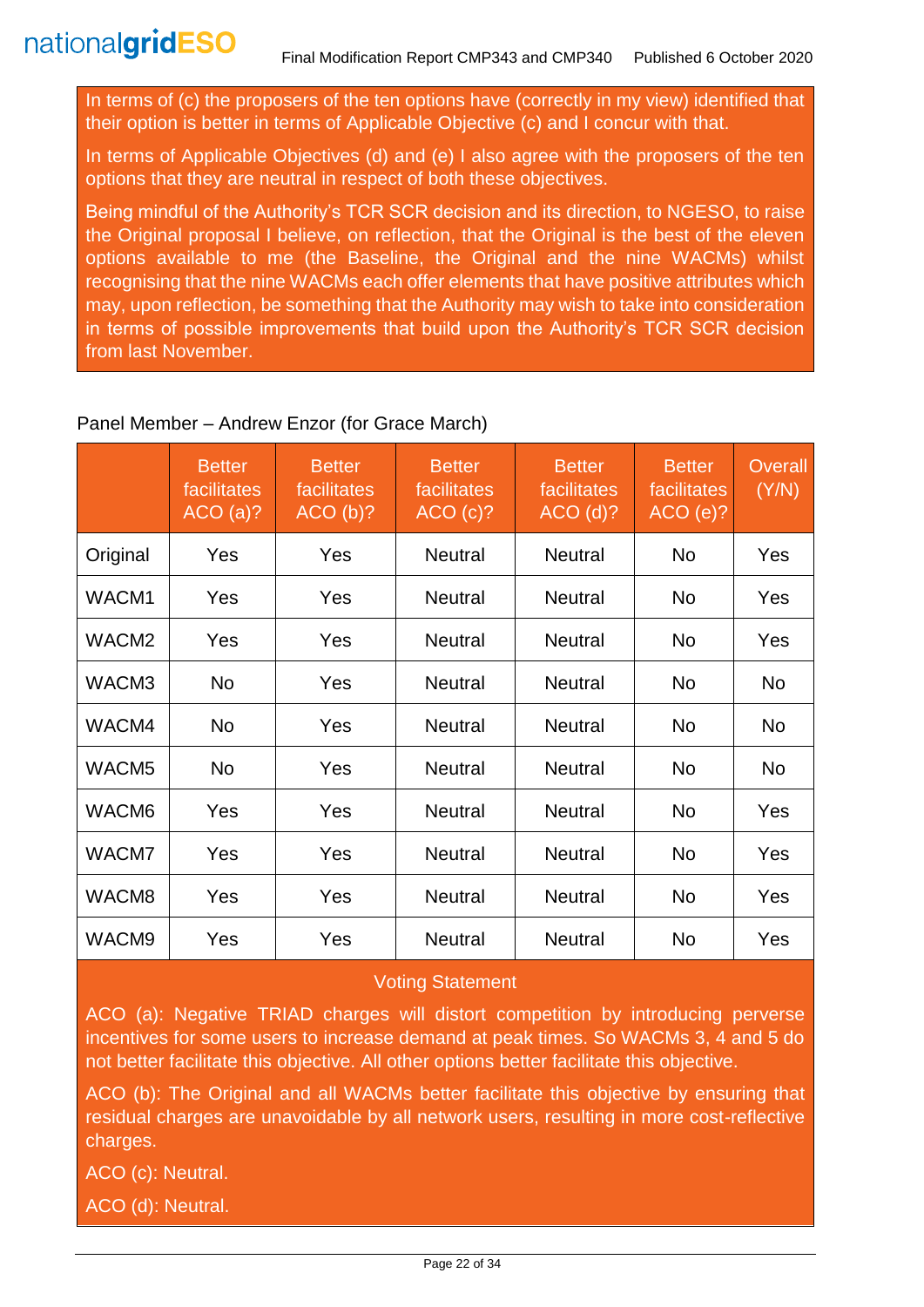ACO (e): The Original and all WACMs introduce additional complexity to TNUoS billing processes due to the need to band distribution connected customers. However, banding of transmission demand customers would represent an additional complication, so the Original, WACM3, WACM6 and WACM9 do not have as material a negative impact on this objective as the remainder.

#### Panel Member – Jon Wisdom

|                   | <b>Better</b><br>facilitates<br>ACO(a)? | <b>Better</b><br>facilitates<br>ACO(b)? | <b>Better</b><br>facilitates<br>ACO(c)? | <b>Better</b><br>facilitates<br>$ACO$ (d)? | <b>Better</b><br>facilitates<br>ACO(e)? | <b>Overall</b><br>(Y/N) |
|-------------------|-----------------------------------------|-----------------------------------------|-----------------------------------------|--------------------------------------------|-----------------------------------------|-------------------------|
| Original          | Yes                                     | Yes                                     | Yes                                     | <b>Neutral</b>                             | Yes                                     | Yes                     |
| WACM1             | Yes                                     | Yes                                     | Yes                                     | <b>Neutral</b>                             | Yes                                     | Yes                     |
| WACM <sub>2</sub> | Yes                                     | Yes                                     | Yes                                     | <b>Neutral</b>                             | Yes                                     | Yes                     |
| WACM3             | No.                                     | Yes                                     | <b>No</b>                               | <b>Neutral</b>                             | Yes                                     | No                      |
| WACM4             | <b>No</b>                               | Yes                                     | <b>No</b>                               | <b>Neutral</b>                             | Yes                                     | <b>No</b>               |
| WACM <sub>5</sub> | No                                      | Yes                                     | <b>No</b>                               | <b>Neutral</b>                             | Yes                                     | No.                     |
| WACM6             | Yes                                     | Yes                                     | Yes                                     | <b>Neutral</b>                             | No                                      | Yes                     |
| WACM7             | Yes                                     | Yes                                     | Yes                                     | <b>Neutral</b>                             | No                                      | Yes                     |
| WACM8             | Yes                                     | Yes                                     | Yes                                     | <b>Neutral</b>                             | No                                      | Yes                     |
| WACM9             | Yes                                     | Yes                                     | Yes                                     | <b>Neutral</b>                             | Yes                                     | Yes                     |

### Voting Statement

Whilst all of the options presented by CMP343 implement Ofgem's TCR direction, some of the options presented result in significant side effects.

In respect of Applicable CUSC Objectives A and C, WACMs 3, 4 and 5 are negative whilst all other options are positive. This is because WACMs 3, 4 and 5 introduce a large commercial incentive in parts of GB for HH sites to change their behaviour and consume additional energy over triad (when the transmission system is under most stress), which is contrary to the signals that the Transport Model produces (i.e. long-term investment signals) and risks security of supply of the network.

All of the options are positive compared to Applicable CUSC Objective B and neutral compared to Applicable CUSC Objective D.

In terms Applicable CUSC Objective E, all of the options are positive except WACMs 6, 7 and 8. This is because these WACMs introduce a complex methodology to mitigate the defect identified above in relation to WACMs 3, 4 and 5. Whilst this defect is mitigated and is a possible long-term solution, it is likely to be superseded by Ofgem's decision on the Access and Forward Looking Charges SCR.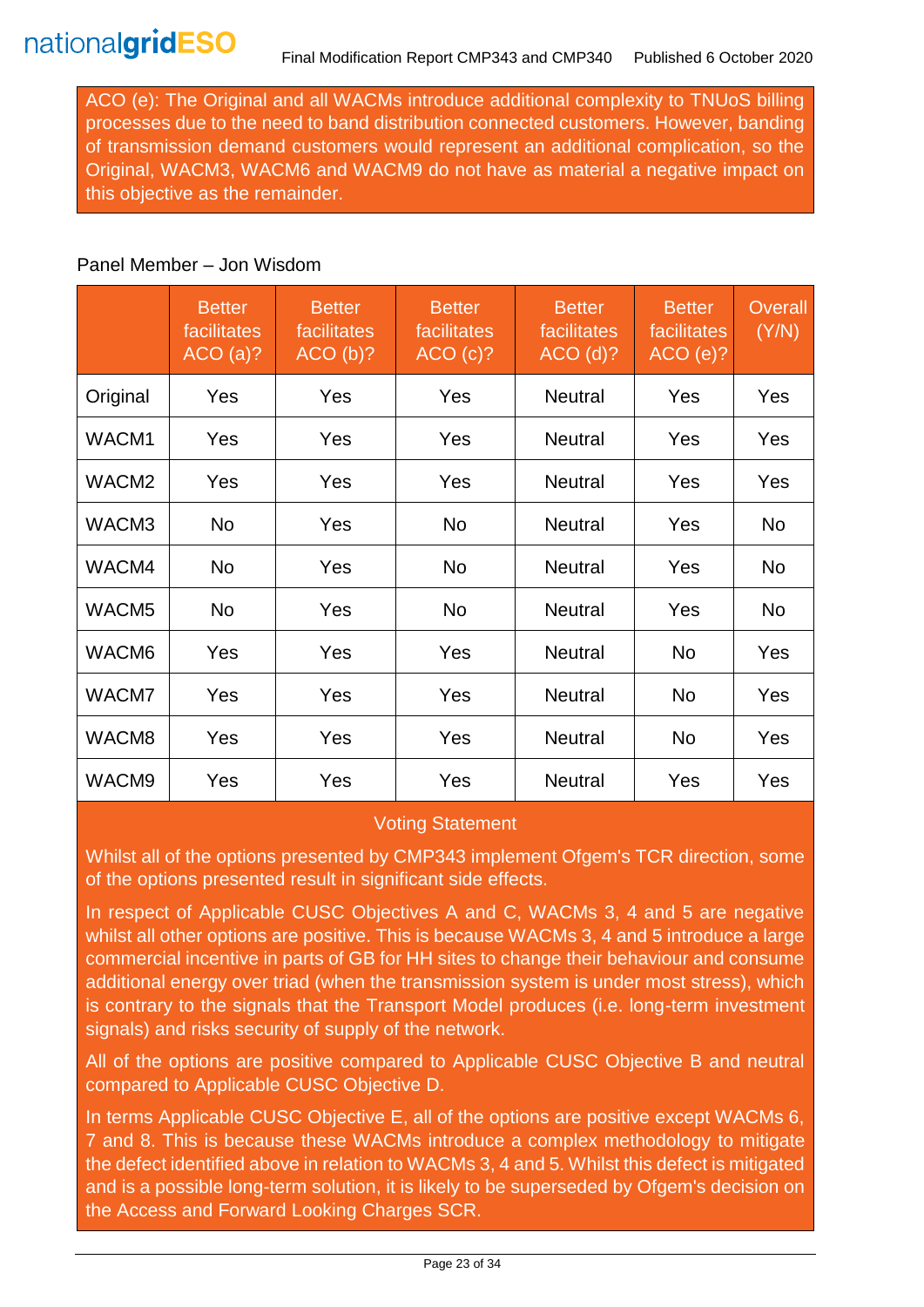Finally, in terms of the remaining options (Original, WACM1, WACM2 and WACM9), this comes down to a balance between a larger number of bands (which are more cost reflective but volatile) and fewer bands (which are less cost reflective but more stable). On balance, it appears that smaller connected transmission sites paying the same as larger sites is unfair and this element outweighs the simplicity and ease of implementation of a single band. Therefore WACM2 is better overall.

#### Panel Member – Joe Dunn

|                   | <b>Better</b><br>facilitates<br>ACO(a)? | <b>Better</b><br>facilitates<br>ACO(b)? | <b>Better</b><br>facilitates<br>ACO(c)? | <b>Better</b><br>facilitates<br>$ACO$ (d)? | <b>Better</b><br>facilitates<br>ACO(e)? | <b>Overall</b><br>(Y/N) |
|-------------------|-----------------------------------------|-----------------------------------------|-----------------------------------------|--------------------------------------------|-----------------------------------------|-------------------------|
| Original          | Yes                                     | Yes                                     | <b>Neutral</b>                          | <b>Neutral</b>                             | <b>Neutral</b>                          | Yes                     |
| WACM1             | Yes                                     | Yes                                     | <b>Neutral</b>                          | <b>Neutral</b>                             | <b>Neutral</b>                          | Yes                     |
| WACM <sub>2</sub> | Yes                                     | Yes                                     | <b>Neutral</b>                          | <b>Neutral</b>                             | <b>Neutral</b>                          | Yes                     |
| WACM3             | No                                      | Yes                                     | <b>Neutral</b>                          | <b>Neutral</b>                             | Neutral                                 | Yes                     |
| WACM4             | No                                      | Yes                                     | <b>Neutral</b>                          | <b>Neutral</b>                             | <b>Neutral</b>                          | Yes                     |
| WACM <sub>5</sub> | No                                      | Yes                                     | <b>Neutral</b>                          | <b>Neutral</b>                             | <b>Neutral</b>                          | Yes                     |
| WACM6             | No                                      | No                                      | <b>Neutral</b>                          | <b>Neutral</b>                             | <b>Neutral</b>                          | No                      |
| WACM7             | No                                      | No                                      | <b>Neutral</b>                          | <b>Neutral</b>                             | <b>Neutral</b>                          | No                      |
| WACM8             | No                                      | No                                      | <b>Neutral</b>                          | <b>Neutral</b>                             | <b>Neutral</b>                          | No                      |
| WACM9             | Yes                                     | Yes                                     | <b>Neutral</b>                          | <b>Neutral</b>                             | <b>Neutral</b>                          | Yes                     |

### Voting Statement

With regards to the Original and WACMs 1 and 2, I believe these better facilitate effective competition (ACO (a)) and result in better cost reflectivity (ACO (b)) in line with Ofgem's overall TCR objectives and decisions.

WACMs 3 to 8 do not better meet ACO (a) as in the absence of flooring in 3, 4 and 5 can lead to negative charging and perverse behaviour. Where a fixed charge in 6, 7 and 8 may mitigate this it does not better resolve the root issue and therefore also does not better meet ACO (a) for this reason. Further, regarding ACO (b) with respect to WACMs 6, 7 and 8, a fixed charge to attempt to solve the negative charge issue would have a negative effect on cost reflectivity.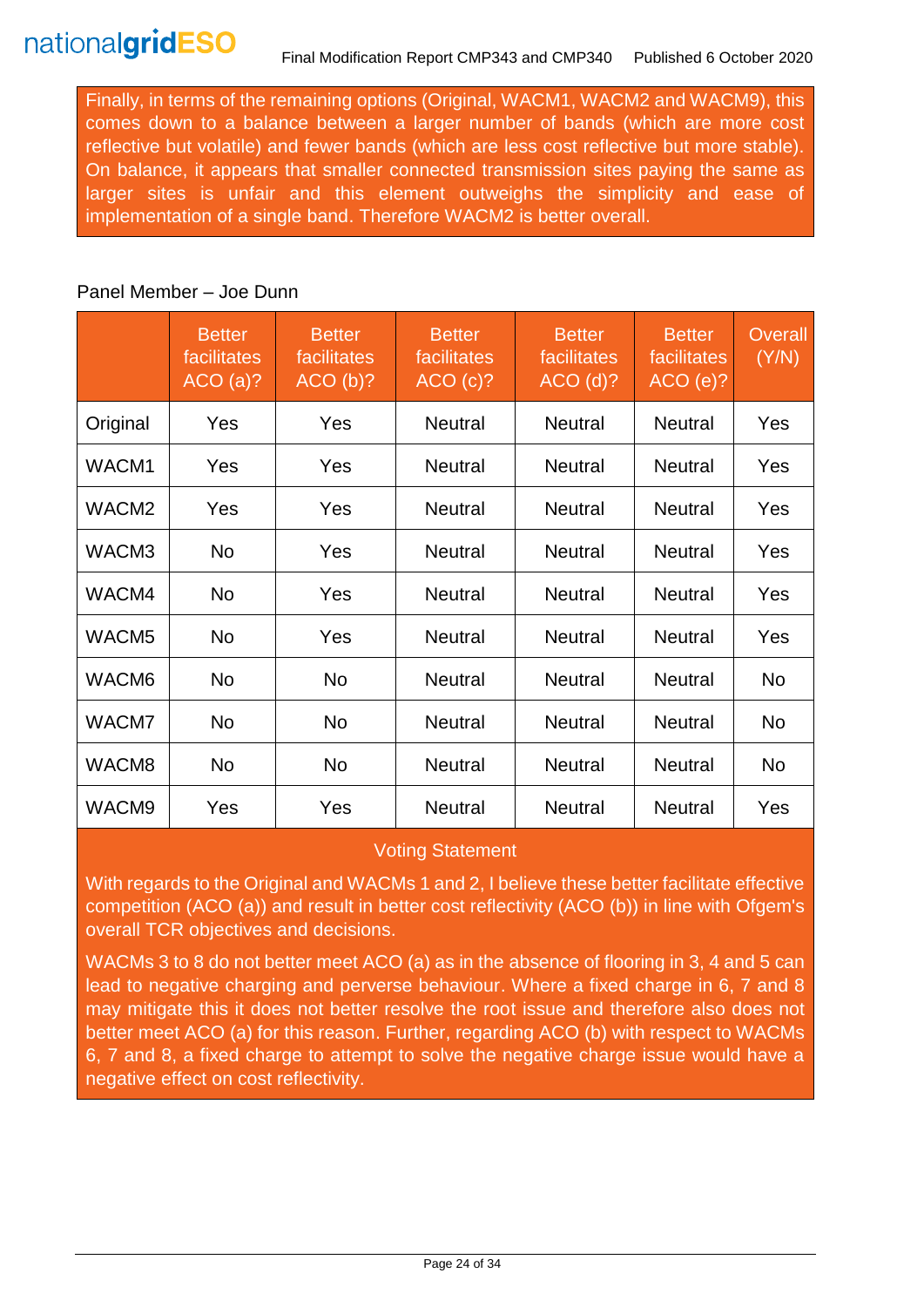

#### **Better** facilitates ACO (a)? **Better** facilitates ACO (b)? **Better facilitates** ACO (c)? **Better** facilitates ACO (d)? **Better facilitates** ACO (e)? **Overall** (Y/N) Original | Yes | Yes | Yes | Neutral | Neutral | Yes WACM1 | Yes | Yes | Yes | Neutral | Neutral | Yes WACM2 | Yes | Yes | Yes | Neutral | Neutral | Yes WACM3 | Yes | Yes | Yes | Neutral | Neutral | Yes WACM4 | Yes | Yes | Yes | Neutral | Neutral | Yes WACM5 | Yes | Yes | Yes | Neutral | Neutral | Yes WACM6 | Yes | Yes | Yes | Neutral | Neutral | Yes WACM7 | Yes | Yes | Yes | Neutral | Neutral | Yes WACM8 | Yes | Yes | Yes | Neutral | Neutral | Yes

#### Panel Member – Paul Jones

#### Voting Statement

WACM9 | Yes | Yes | Yes | Neutral | Neutral | Yes

All options better promote the three objectives identified in my vote by producing a better way to recover residual charges.

Negative locational charges should not in theory create a perverse incentive by promoting additional demand if this is what would benefit the system. However, it is not clear that a negative triad charge would provide the correct signals in this respect. Therefore, flooring at zero would seem to be a better option until the forward access charging work has completed.

Splitting the transmission sites into bands would produce a methodology consistent with that for distribution connected sites. It is notable that the indicative charges for a single transmission band under the TCR seem to be lower than those for the highest EHV band, which does not seem intuitively correct and suggests cross subsidies between smaller and larger sites in this band. Disputes should not be a concern if there are a lower number of sites.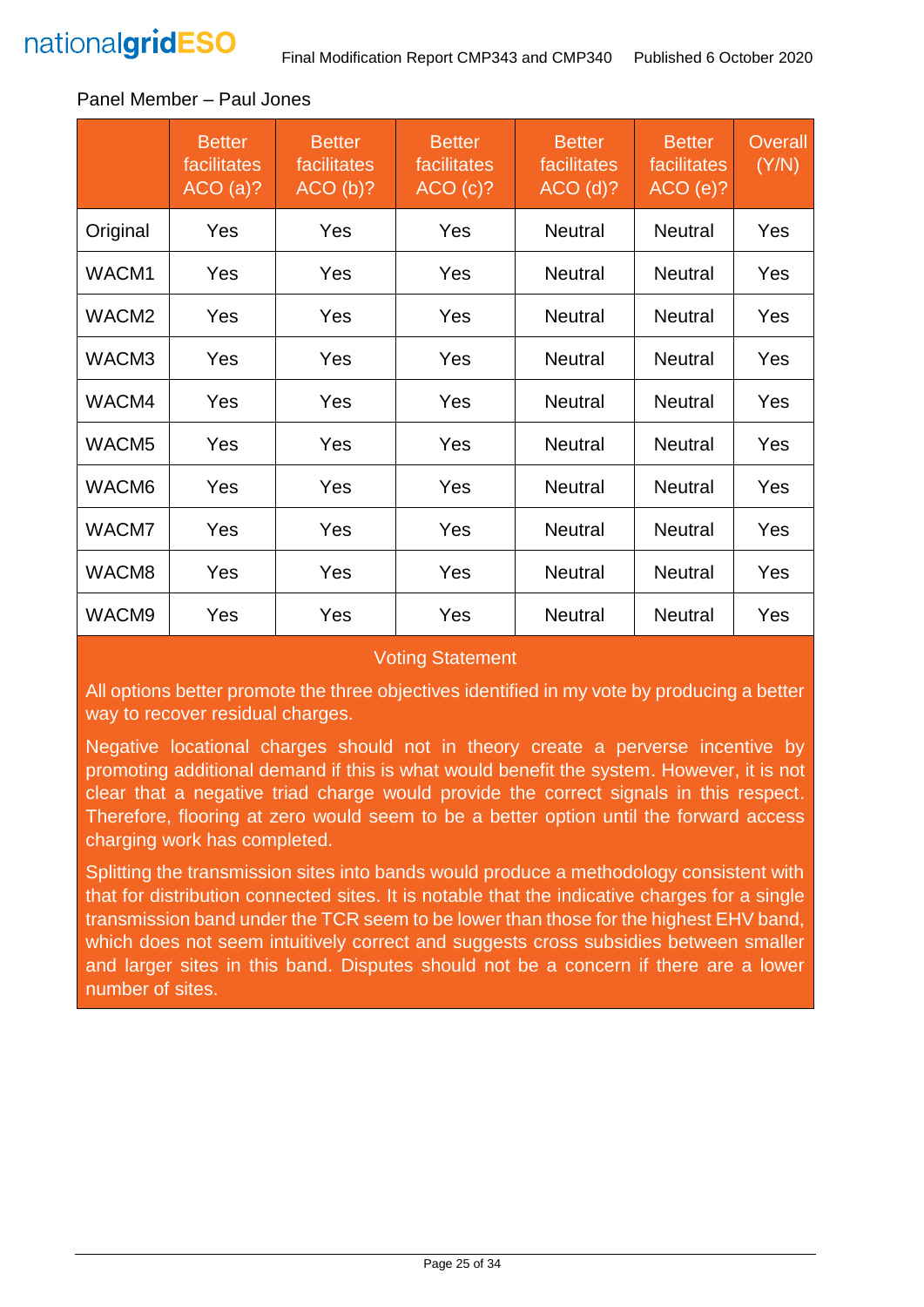

|                   | <b>Better</b><br>facilitates<br>ACO(a)? | <b>Better</b><br>facilitates<br>ACO(b)? | <b>Better</b><br>facilitates<br>ACO(C)? | <b>Better</b><br>facilitates<br>$ACO$ (d)? | <b>Better</b><br>facilitates<br>ACO(e)? | <b>Overall</b><br>(Y/N) |
|-------------------|-----------------------------------------|-----------------------------------------|-----------------------------------------|--------------------------------------------|-----------------------------------------|-------------------------|
| Original          | <b>No</b>                               | <b>Neutral</b>                          | <b>Neutral</b>                          | <b>Neutral</b>                             | <b>Neutral</b>                          | <b>No</b>               |
| WACM1             | <b>No</b>                               | <b>Neutral</b>                          | <b>Neutral</b>                          | <b>Neutral</b>                             | <b>Neutral</b>                          | <b>No</b>               |
| WACM <sub>2</sub> | Yes                                     | <b>Neutral</b>                          | <b>Neutral</b>                          | <b>Neutral</b>                             | <b>Neutral</b>                          | Yes                     |
| WACM3             | No                                      | Yes                                     | <b>Neutral</b>                          | <b>Neutral</b>                             | <b>Neutral</b>                          | <b>No</b>               |
| WACM4             | No                                      | Yes                                     | <b>Neutral</b>                          | <b>Neutral</b>                             | <b>Neutral</b>                          | <b>No</b>               |
| WACM <sub>5</sub> | Yes                                     | Yes                                     | <b>Neutral</b>                          | <b>Neutral</b>                             | <b>Neutral</b>                          | Yes                     |
| WACM6             | Yes                                     | <b>Neutral</b>                          | <b>Neutral</b>                          | <b>Neutral</b>                             | <b>Neutral</b>                          | Yes                     |
| WACM7             | Yes                                     | <b>Neutral</b>                          | <b>Neutral</b>                          | <b>Neutral</b>                             | <b>Neutral</b>                          | Yes                     |
| WACM8             | Yes                                     | <b>Neutral</b>                          | <b>Neutral</b>                          | <b>Neutral</b>                             | <b>Neutral</b>                          | Yes                     |
| WACM9             | No                                      | Yes                                     | <b>Neutral</b>                          | No                                         | No                                      | No                      |

#### Panel Member – Paul Mott

### Voting Statement

The 4 banded variants avoid discriminatory pricing for smaller demand sites connected at Transmission level; 1 and 2 band solutions seem to be disproportionate due to the distribution of VERY different sized connections on the transmission network, and would make it unaffordable to use smaller-scale connection points for small-scale demand – stifling the innovation that NGET has been promoting. The best option, apparently favoured by most demand respondents, is the 4 band, as there is a link to the size of assets that are installed for the site; options with only one band allow a cross subsidy from far smaller sites to far larger ones with significantly more assets likely to be installed in sites that have a large consumption.

The direction behind this modification is a requirement to deliver a solution to recover residual costs. Altering any resulting negative locational signal is not within its scope. Except for two Scottish charging zones, the incentive and opportunity for customers to increase demand will be low, and the Reform of Access and Forward-Looking Charges SCR is expected to address this from April 2023.The options that set a p/day tariff to correct an effect from uncapped locational that some claim is problematic, give revenue to users who may not normally even consume much over the triad, and move a short term locational cost-reflective tariff into a residual tariff - distorting the economic signal, as the p/day tariff is paid irrespective of the activity of the site. Separating sites based on voltage as per WACM9 would deepen the distortion between sites in Scotland and the rest of GB, given that 132kV is Transmission in Scotland. Under WACM9, connecting Tx-demand users' behaviour could be distorted, which is bad for competition : a user might accept a more expensive initial connection charge in order to connect at a lower voltage. Since the voltage boundary cannot be examined or adjusted at the beginning of price control periods under WACM9, if it is later found to be unsuitable as the network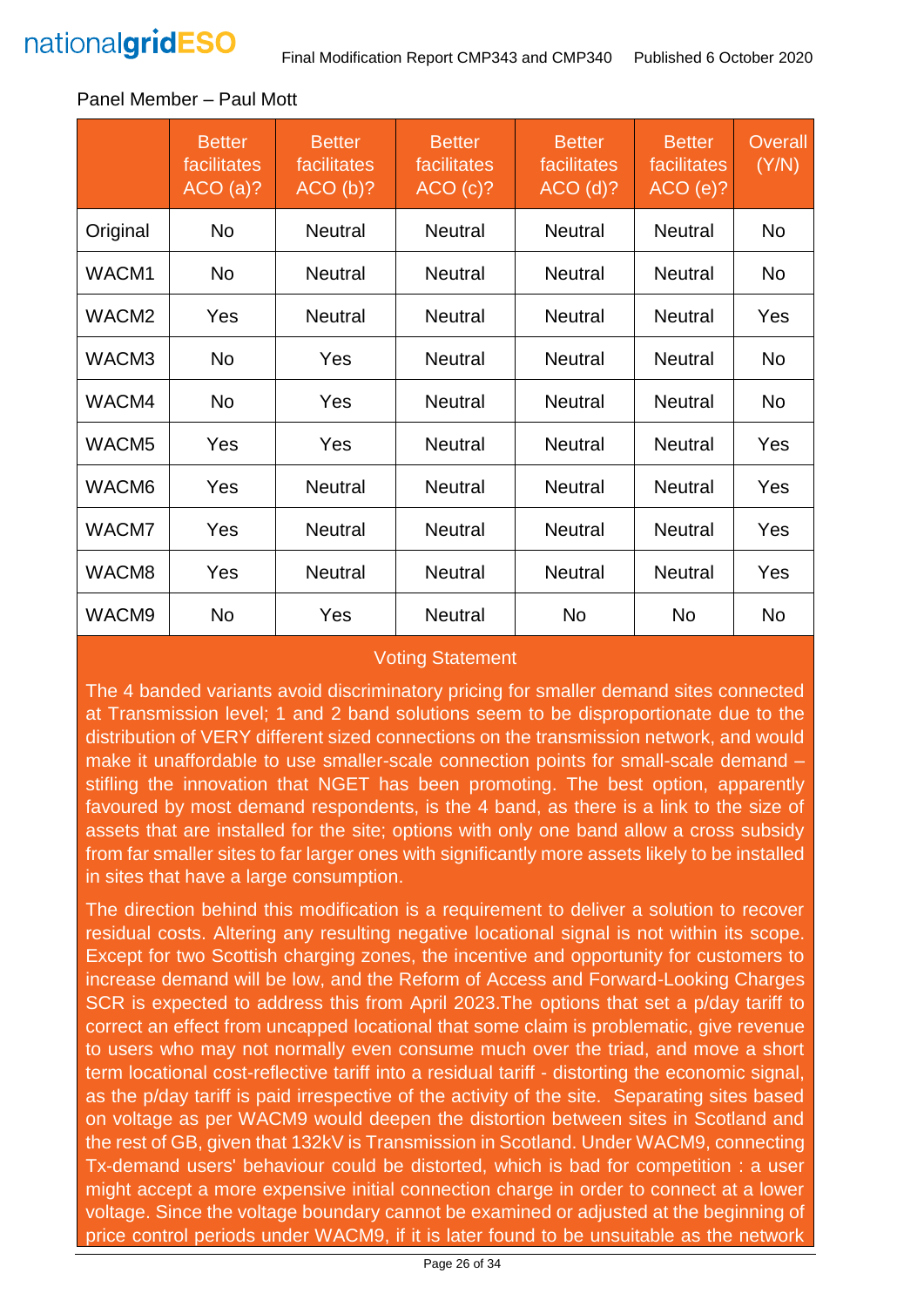evolves, it will have to be altered through a modification, whereas the baseline (and bands based on consumption) have the flexibility to change with network developments. Bandings based on voltage are therefore negative against ACO(e). The Direction from the Authority suggested alternative options for banding transmission sites, but only in terms of size ("substantially smaller sites") and so banding based on voltage is negative against ACO(c). On the matter of volatility if a new site arises : the absolute changes are relatively small when introducing a larger than average site in a band : a few thousand pounds difference. The volatility aspect seems to be no different to what arises from what Ofgem has already approved for LV, HV and EHV residual distribution charges.

### **Vote 2 –** *Which option is the best?*

| <b>Panel Member</b>                    | <b>BEST Option?</b> |
|----------------------------------------|---------------------|
| Andy Pace                              | WACM <sub>2</sub>   |
| Cem Suleyman                           | WACM <sub>2</sub>   |
| <b>Garth Graham</b>                    | Original            |
| <b>Andrew Enzor for Grace</b><br>March | Original            |
| Jon Wisdom                             | WACM <sub>2</sub>   |
| Joe Dunn                               | Original            |
| Paul Jones                             | WACM <sub>2</sub>   |
| <b>Paul Mott</b>                       | WACM <sub>5</sub>   |

### **Panel conclusion**

- The CUSC Panel recommended unanimously that WACM2 better facilitated the CUSC Objectives than the Baseline (the arrangements currently set out in CUSC).
- The CUSC Panel recommended by majority that the Original, WACM1, WACM6, WACM7, WACM8 and WACM9 better facilitated the CUSC Objectives than the Baseline.
- For the other proposed solutions, of the 8 Panel votes cast:
	- $\circ$  4 recommended that WACM5 better facilitated the CUSC Objectives than the Baseline; and
	- o 3 recommended that WACM3 and WACM4 better facilitated the CUSC Objectives than the Baseline.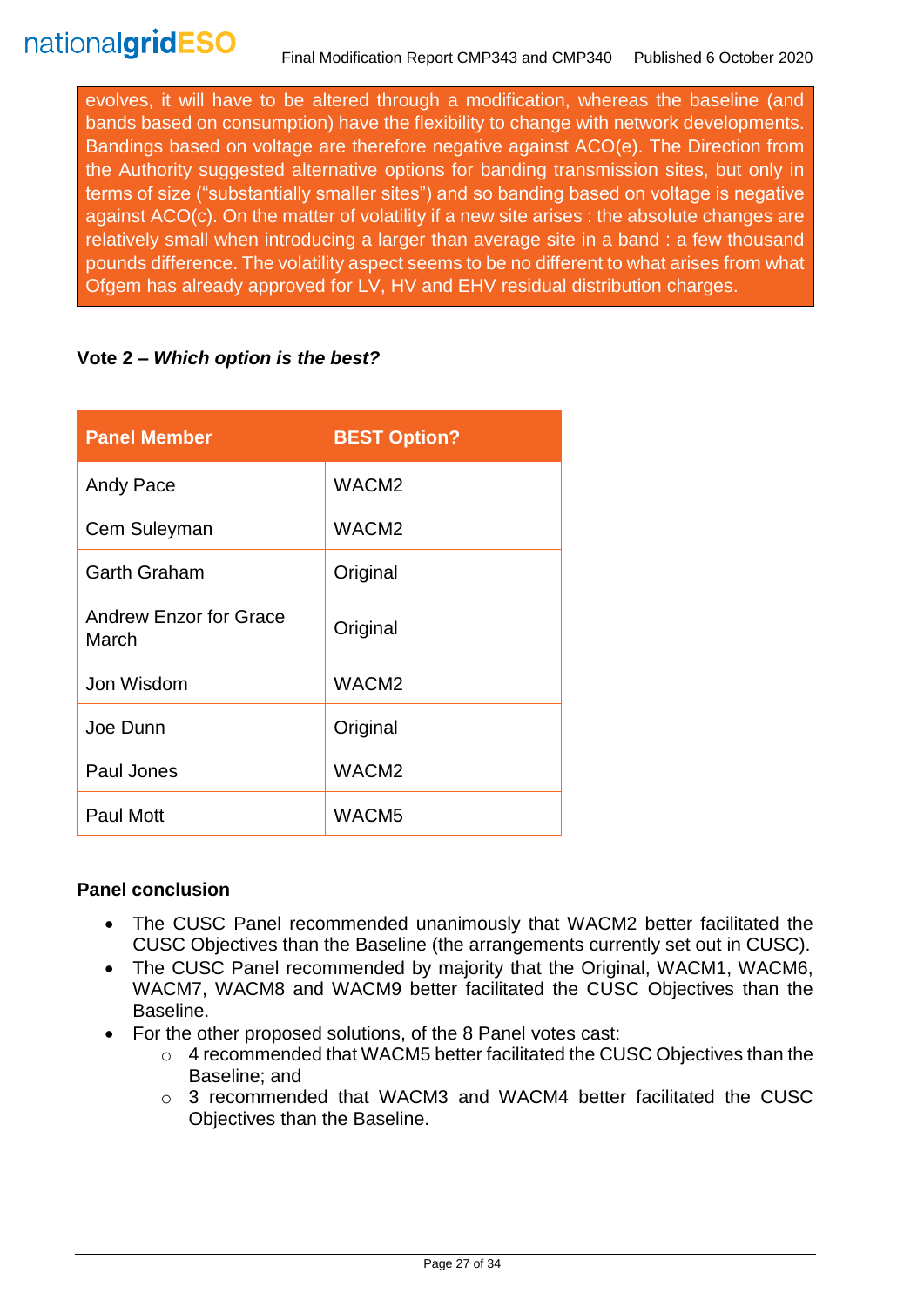

The table below shows how many votes were in favour of the proposed solutions being better than the Baseline.

| <b>Proposed Solution</b> | Of the 8 votes, how many said that this option<br>was better than the Baseline |
|--------------------------|--------------------------------------------------------------------------------|
| Original                 |                                                                                |
| WACM1                    |                                                                                |
| WACM <sub>2</sub>        | 8                                                                              |
| WACM3                    |                                                                                |
| WACM4                    |                                                                                |
| WACM <sub>5</sub>        |                                                                                |
| WACM6                    | 6                                                                              |
| WACM7                    | 6                                                                              |
| WACM8                    | 6                                                                              |
| WACM9                    |                                                                                |

#### **CMP340**

### **Vote 1:** *Does the Original, WACM1 or WACM2 facilitate the objectives better than the Baseline (the current CUSC arrangements)?*

|                                                                                                                                                               | <b>Better</b><br>facilitates<br>ACO(a)? | <b>Better</b><br>facilitates<br>ACO(b)? | <b>Better</b><br>facilitates<br>ACO(c)? | <b>Better</b><br>facilitates<br>$ACO$ (d)? | Overall (Y/N) |
|---------------------------------------------------------------------------------------------------------------------------------------------------------------|-----------------------------------------|-----------------------------------------|-----------------------------------------|--------------------------------------------|---------------|
| Original                                                                                                                                                      | Yes                                     | Yes                                     | <b>Neutral</b>                          | <b>Neutral</b>                             | <b>Yes</b>    |
| WACM1                                                                                                                                                         | Yes                                     | Yes                                     | <b>Neutral</b>                          | <b>Neutral</b>                             | Yes           |
| WACM <sub>2</sub>                                                                                                                                             | Yes                                     | Yes                                     | <b>Neutral</b>                          | <b>Neutral</b>                             | <b>Yes</b>    |
| <b>Voting Statement</b>                                                                                                                                       |                                         |                                         |                                         |                                            |               |
| This modification implements CMP343 into sections 3 and 11 of the CUSC. It is a<br>consequential change and meets the applicable CUSC objectives (a) and (b). |                                         |                                         |                                         |                                            |               |

Panel Member – Andy Pace

### Panel Member – Cem Suleyman

|                   | <b>Better</b><br>facilitates<br>ACO(a)? | <b>Better</b><br>facilitates<br>ACO(b)? | <b>Better</b><br>facilitates<br>ACO(c)? | <b>Better</b><br>facilitates<br>$ACO$ (d)? | Overall (Y/N) |
|-------------------|-----------------------------------------|-----------------------------------------|-----------------------------------------|--------------------------------------------|---------------|
| Original          | Yes                                     | Yes                                     | <b>Neutral</b>                          | Yes                                        | Yes           |
| WACM1             | Yes                                     | Yes                                     | <b>Neutral</b>                          | Yes                                        | Yes           |
| WACM <sub>2</sub> | Yes                                     | Yes                                     | <b>Neutral</b>                          | Yes                                        | Yes           |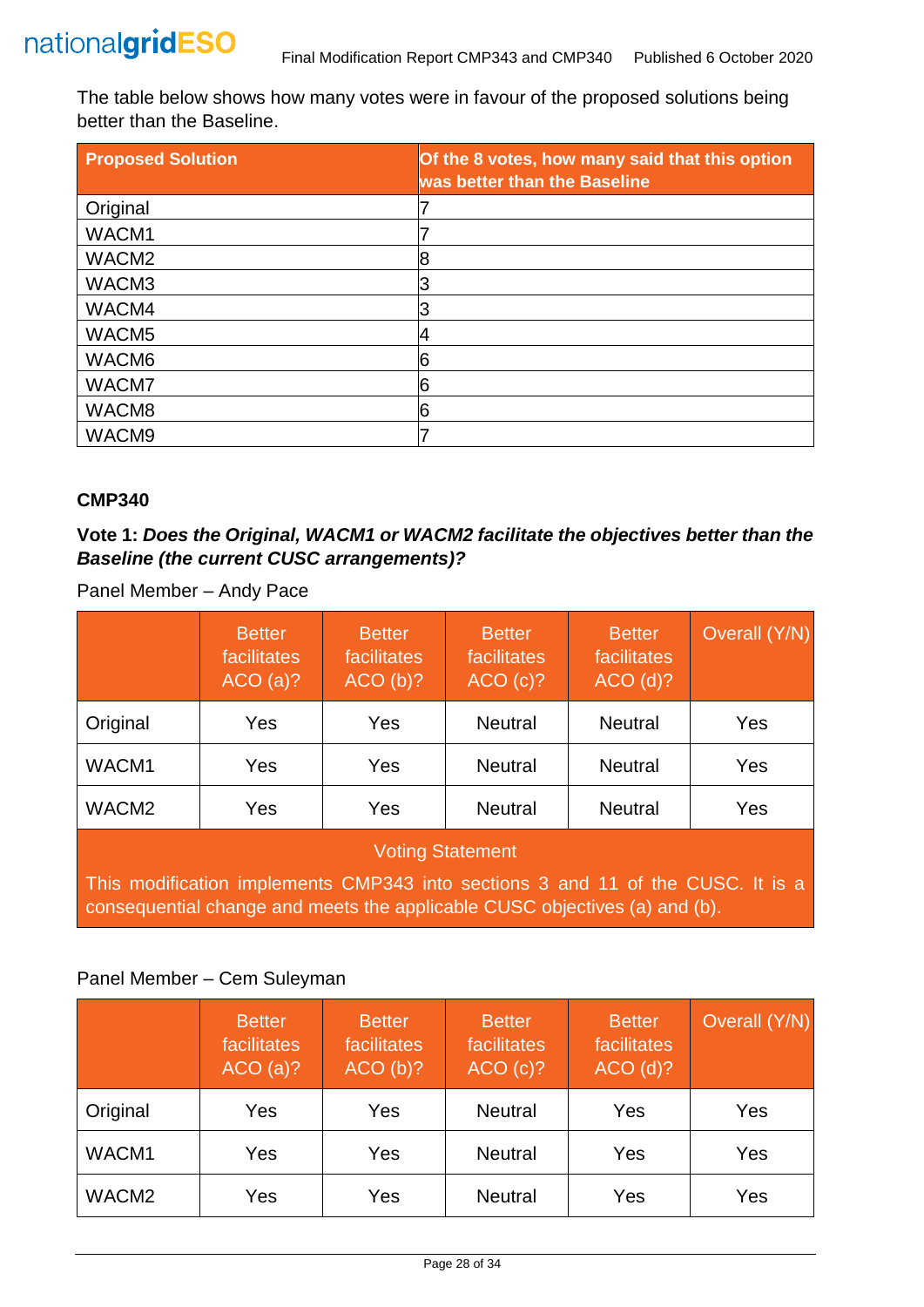### Voting Statement

I believe that all options better facilitate the Applicable CUSC Objectives for the same reasons as provided by the Proposer.

#### Panel Member – Garth Graham

|                   | <b>Better</b><br>facilitates<br>ACO(a)? | <b>Better</b><br>facilitates<br>ACO(b)? | <b>Better</b><br>facilitates<br>ACO(c)? | <b>Better</b><br>facilitates<br>$ACO$ (d)? | Overall (Y/N) |
|-------------------|-----------------------------------------|-----------------------------------------|-----------------------------------------|--------------------------------------------|---------------|
| Original          | Yes                                     | Yes                                     | <b>Neutral</b>                          | <b>Neutral</b>                             | Yes           |
| WACM1             | Yes                                     | Yes                                     | <b>Neutral</b>                          | <b>Neutral</b>                             | Yes           |
| WACM <sub>2</sub> | Yes                                     | Yes                                     | <b>Neutral</b>                          | <b>Neutral</b>                             | Yes           |

#### Voting Statement

The Original and the two WACMs ensure that the ten CMP343 options can be implemented into the CUSC depending upon which of those ten options the Authority's approves.

In terms of CMP340, the Original and the two WACMs are better in terms of Applicable Objectives (a) and (b) as they efficiently discharge the Authority's TCR SCR decision and facilitate effective competition (for the broad reasons the Authority set out in their November 2019 document). They are neutral in terms of (c) and (d).

For the reasons noted in my 'sister vote' for CMP343, the CMP340 Original is the better of the three options although there are positive attributes in the two WACMs (in the context of the associated CMP343 WACMs) which may lend themselves to the Authority.

### Panel Member – Andrew Enzor for Grace March

|                   | <b>Better</b><br>facilitates<br>ACO(a)? | <b>Better</b><br>facilitates<br>ACO(b)? | <b>Better</b><br>facilitates<br>ACO(c)? | <b>Better</b><br>facilitates<br>$ACO$ (d)? | Overall (Y/N) |
|-------------------|-----------------------------------------|-----------------------------------------|-----------------------------------------|--------------------------------------------|---------------|
| Original          | <b>Neutral</b>                          | <b>Neutral</b>                          | <b>Neutral</b>                          | Yes                                        | Yes           |
| WACM1             | <b>Neutral</b>                          | <b>Neutral</b>                          | <b>Neutral</b>                          | Yes                                        | Yes           |
| WACM <sub>2</sub> | <b>Neutral</b>                          | <b>Neutral</b>                          | <b>Neutral</b>                          | Yes                                        | Yes           |

### Voting Statement

All modification proposals may better facilitate ACO(d) depending on if a CMP343 WACM is approved, and if so, which one. The corresponding CMP340 WACM will facilitate efficient implementation of the relevant CMP340 WACM. Original selected as the best option as it is corresponds with CMP343 Original, identified as the preferred option in the corresponding CMP340 vote.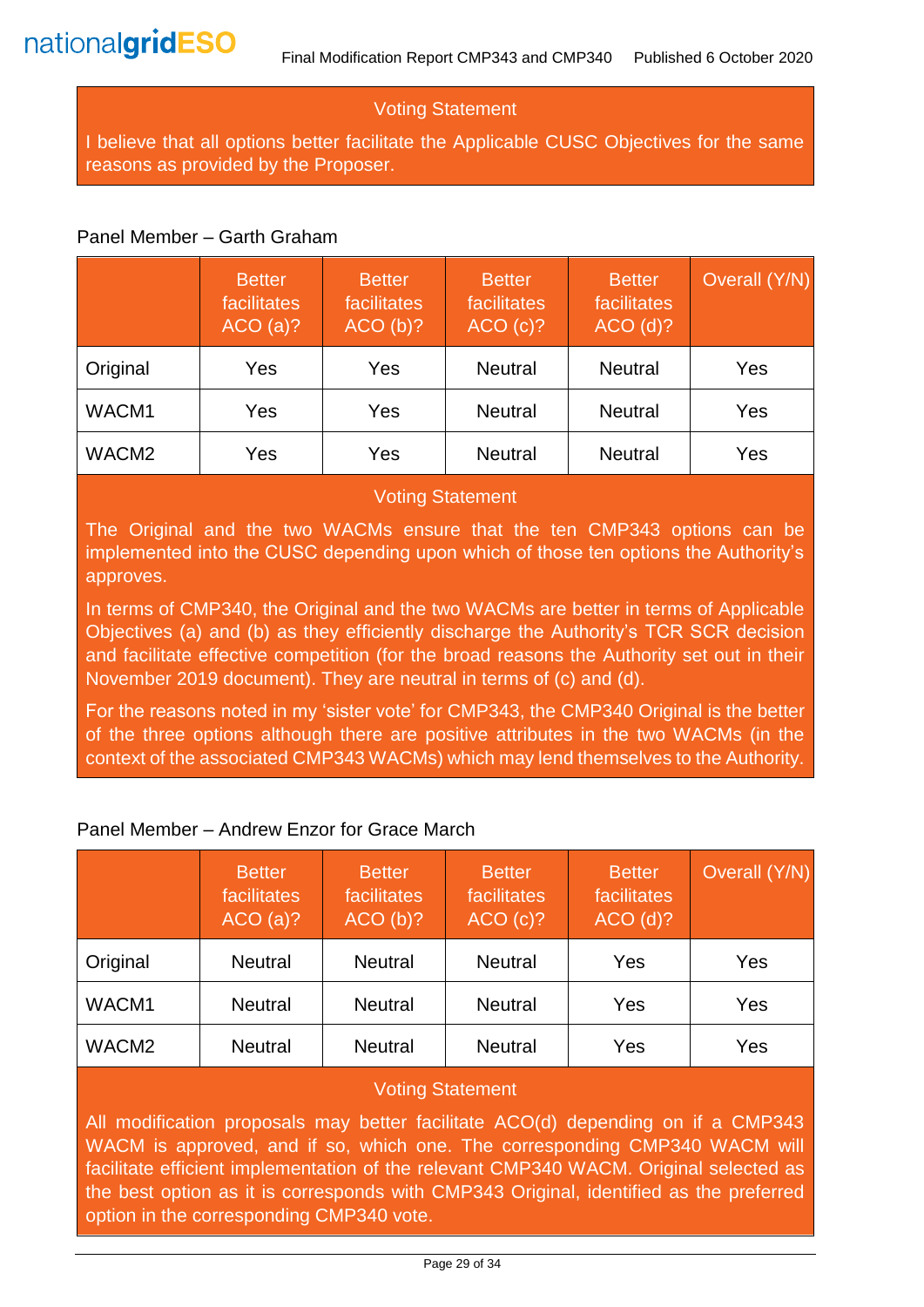#### Panel Member – Jon Wisdom

|                   | <b>Better</b><br>facilitates<br>ACO(a)? | <b>Better</b><br>facilitates<br>ACO(b)? | <b>Better</b><br>facilitates<br>ACO(c)? | <b>Better</b><br>facilitates<br>$ACO$ (d)? | Overall (Y/N) |
|-------------------|-----------------------------------------|-----------------------------------------|-----------------------------------------|--------------------------------------------|---------------|
| Original          | Yes                                     | Yes                                     | <b>Neutral</b>                          | Yes                                        | Yes           |
| WACM1             | Yes                                     | Yes                                     | <b>Neutral</b>                          | Yes                                        | Yes           |
| WACM <sub>2</sub> | Yes                                     | Yes                                     | <b>Neutral</b>                          | Yes                                        | Yes           |

#### Voting Statement

As CMP340 is required to support implementation of Ofgem's TCR decision and the associated benefits and contributes to supporting the ESO's license obligation to deliver the TCR decision, all the options presented are positive in respect of Applicable CUSC Objectives A, B and D.

The options are facilitative and therefore there is no "best" option

# Panel Member – Joe Dunn

|                   | <b>Better</b><br>facilitates<br>ACO(a)? | <b>Better</b><br>facilitates<br>ACO(b)? | <b>Better</b><br>facilitates<br>ACO(c)? | <b>Better</b><br>facilitates<br>$ACO$ (d)? | Overall (Y/N) |
|-------------------|-----------------------------------------|-----------------------------------------|-----------------------------------------|--------------------------------------------|---------------|
| Original          | Yes                                     | Yes                                     | <b>Neutral</b>                          | <b>Neutral</b>                             | Yes           |
| WACM1             | Yes                                     | Yes                                     | <b>Neutral</b>                          | <b>Neutral</b>                             | Yes           |
| WACM <sub>2</sub> | Yes                                     | Yes                                     | <b>Neutral</b>                          | <b>Neutral</b>                             | Yes           |

### Voting Statement

CMP340 Original and WACMs 1 and 2 better facilitate:

i) ACO (a) as they all discharge the licensee's obligations under the TCR direction, and

ii) ACO (b) as the definitions allow the appropriate implementation of CMP343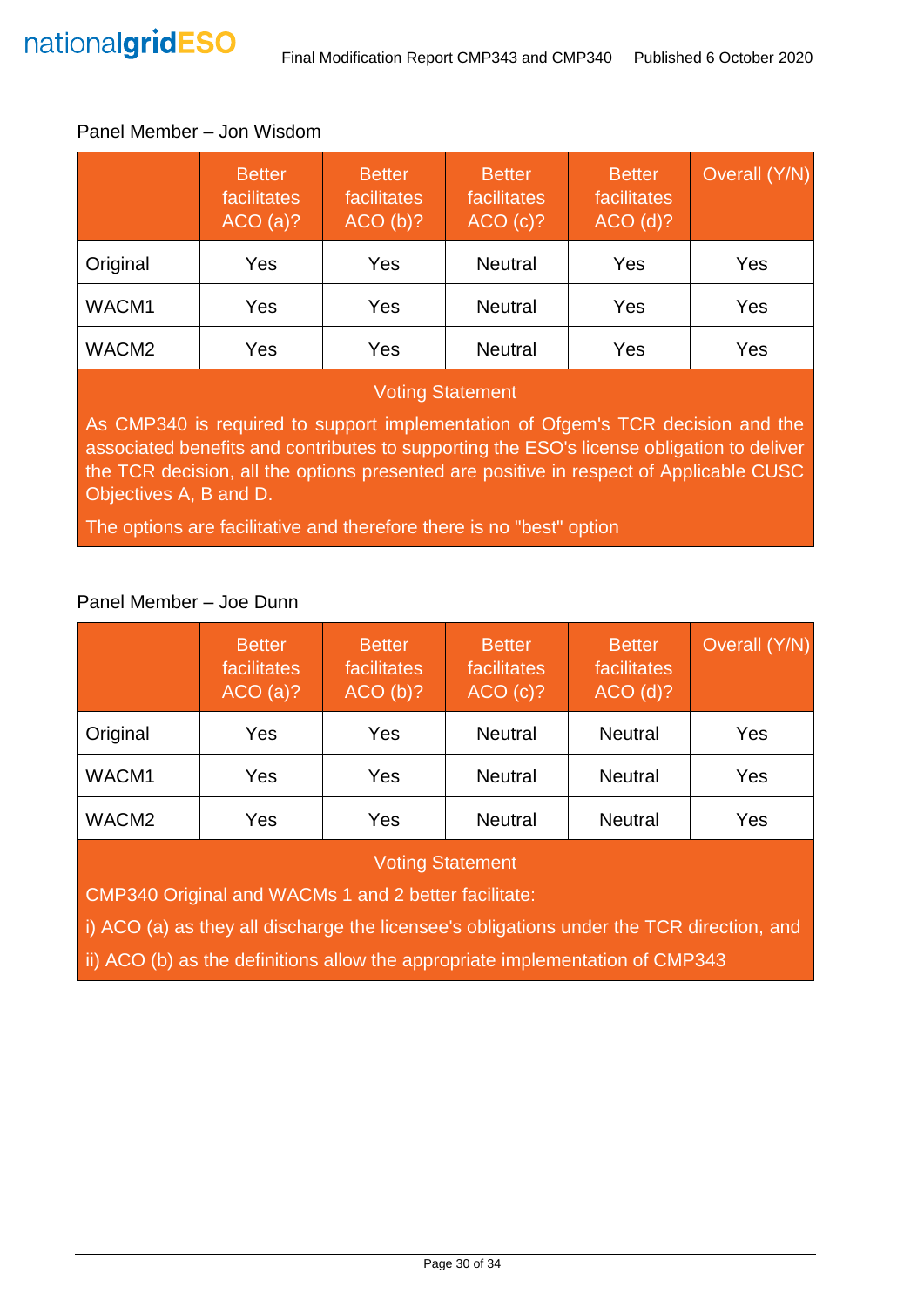

#### Panel Member – Paul Jones

|                                                                                                         | <b>Better</b><br>facilitates<br>ACO(a)? | <b>Better</b><br>facilitates<br>ACO(b)? | <b>Better</b><br>facilitates<br>ACO(c)? | <b>Better</b><br>facilitates<br>$ACO$ (d)? | Overall (Y/N) |
|---------------------------------------------------------------------------------------------------------|-----------------------------------------|-----------------------------------------|-----------------------------------------|--------------------------------------------|---------------|
| Original                                                                                                | Yes                                     | Yes                                     | Yes                                     | Yes                                        | Yes           |
| WACM1                                                                                                   | Yes                                     | Yes                                     | Yes                                     | Yes                                        | Yes           |
| WACM <sub>2</sub>                                                                                       | Yes                                     | Yes                                     | Yes                                     | Yes                                        | Yes           |
| <b>Voting Statement</b>                                                                                 |                                         |                                         |                                         |                                            |               |
| All better meet objective d) by facilitating the implementation of an associated solution<br>to CMP343. |                                         |                                         |                                         |                                            |               |

#### Panel Member – Paul Mott

|                   | <b>Better</b><br>facilitates<br>ACO(a)? | <b>Better</b><br>facilitates<br>ACO(b)? | <b>Better</b><br>facilitates<br>ACO(C)? | <b>Better</b><br>facilitates<br>$ACO$ (d)? | Overall (Y/N) |
|-------------------|-----------------------------------------|-----------------------------------------|-----------------------------------------|--------------------------------------------|---------------|
| Original          | Yes                                     | Yes                                     | <b>Neutral</b>                          | Yes                                        | Yes           |
| WACM1             | Yes                                     | Yes                                     | <b>Neutral</b>                          | Yes                                        | Yes           |
| WACM <sub>2</sub> | Yes                                     | Yes                                     | <b>Neutral</b>                          | Yes                                        | Yes           |

#### Voting Statement

This mod is needed in the appropriate form (Original, WACM1 or WACM2) to match the chosen variant of CMP343 that Ofgem passes, in definitions. In truth it's just a follow on from the CMP343 decision that one of these has to then be chosen. However, you forced us to choose a "best", so I chose on that corresponds to WACM5 of CMP343.

#### **Vote 2 –** *Which option is the best?*

| <b>Panel Member</b>                    | <b>BEST Option?</b> |
|----------------------------------------|---------------------|
| Andy Pace                              | Original            |
| Cem Suleyman                           | N/A                 |
| <b>Garth Graham</b>                    | Original            |
| <b>Andrew Enzor for Grace</b><br>March | Original            |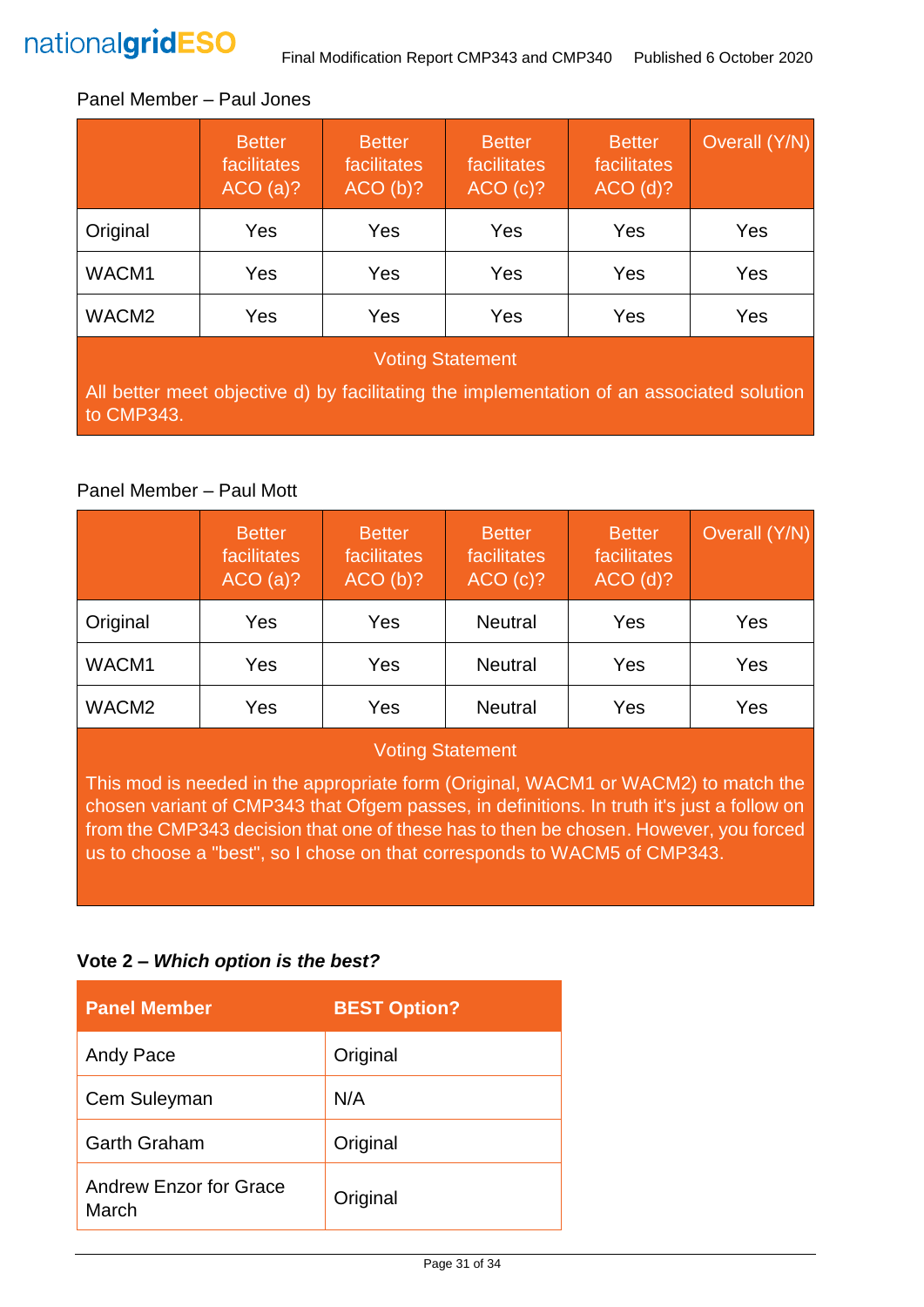

| Jon Wisdom       | N/A      |
|------------------|----------|
| Joe Dunn         | Original |
| Paul Jones       | N/A      |
| <b>Paul Mott</b> | Original |

#### **Panel conclusion**

l

• The CUSC Panel recommended unanimously that the Original, WACM1 and WACM2 better facilitated the CUSC Objectives than the Baseline (the arrangements currently set out in CUSC).

#### **When will this change take place?**

The Authority has issued a modified Direction<sup>7</sup> to ESO to withdraw CMP332 and raise a new Proposal to give effect to the TCR Decision with an implementation date of 1 April 2022.

An Authority decision is needed as soon as is practicable to support the development of the substantial system and process changes at ESO and within Industry needed to implement the solution. The current timescales for the modification are to deliver the Final Modification Report to Ofgem on 6 October 2020. Until a decision is received from the Authority on the preferred solution there is still uncertainty about some of the finer points of the solution where alternatives may be raised. This uncertainty impacts on implementation planning capability. To minimise inefficient system and process change planning the ESO needs to receive a decision from the Authority on CMP343 by 30 November 2020.

| <b>Acronym</b>         | <b>Meaning</b>                                                |
|------------------------|---------------------------------------------------------------|
| <b>BSC</b>             | <b>Balancing and Settlement Code</b>                          |
| <b>Baseline</b>        | The current methodology in code                               |
| <b>CMP</b>             | <b>CUSC Modification Proposal</b>                             |
| <b>CUSC</b>            | <b>Connection and Use of System Code</b>                      |
| <b>DCLF ICRP model</b> | Direct Current Load Flow Investment Cost Related Pricing      |
|                        | Model - otherwise known as the Transport and Tariff model for |
|                        | calculating TNUoS tariffs.                                    |
| <b>DCP</b>             | <b>Distribution Code Proposal</b>                             |
| <b>DCUSA</b>           | Distribution Connection and Use of System Agreement           |
| <b>DNO</b>             | <b>Distribution Network Operator</b>                          |
| <b>EAC</b>             | <b>Estimated Annual Consumption</b>                           |
| <b>EHV</b>             | Extra High Voltage                                            |
| <b>ESO</b>             | <b>National Grid Electricity System Operator</b>              |

# **Acronyms, key terms and reference material**

<sup>7</sup> [https://www.ofgem.gov.uk/publications-and-updates/consent-withdraw-cmp332-and-direction-raise-new](https://www.ofgem.gov.uk/publications-and-updates/consent-withdraw-cmp332-and-direction-raise-new-cusc-modification-proposal-new-transmission-demand-residual-charges-targeted-charging-review-tcr-1)[cusc-modification-proposal-new-transmission-demand-residual-charges-targeted-charging-review-tcr-1](https://www.ofgem.gov.uk/publications-and-updates/consent-withdraw-cmp332-and-direction-raise-new-cusc-modification-proposal-new-transmission-demand-residual-charges-targeted-charging-review-tcr-1)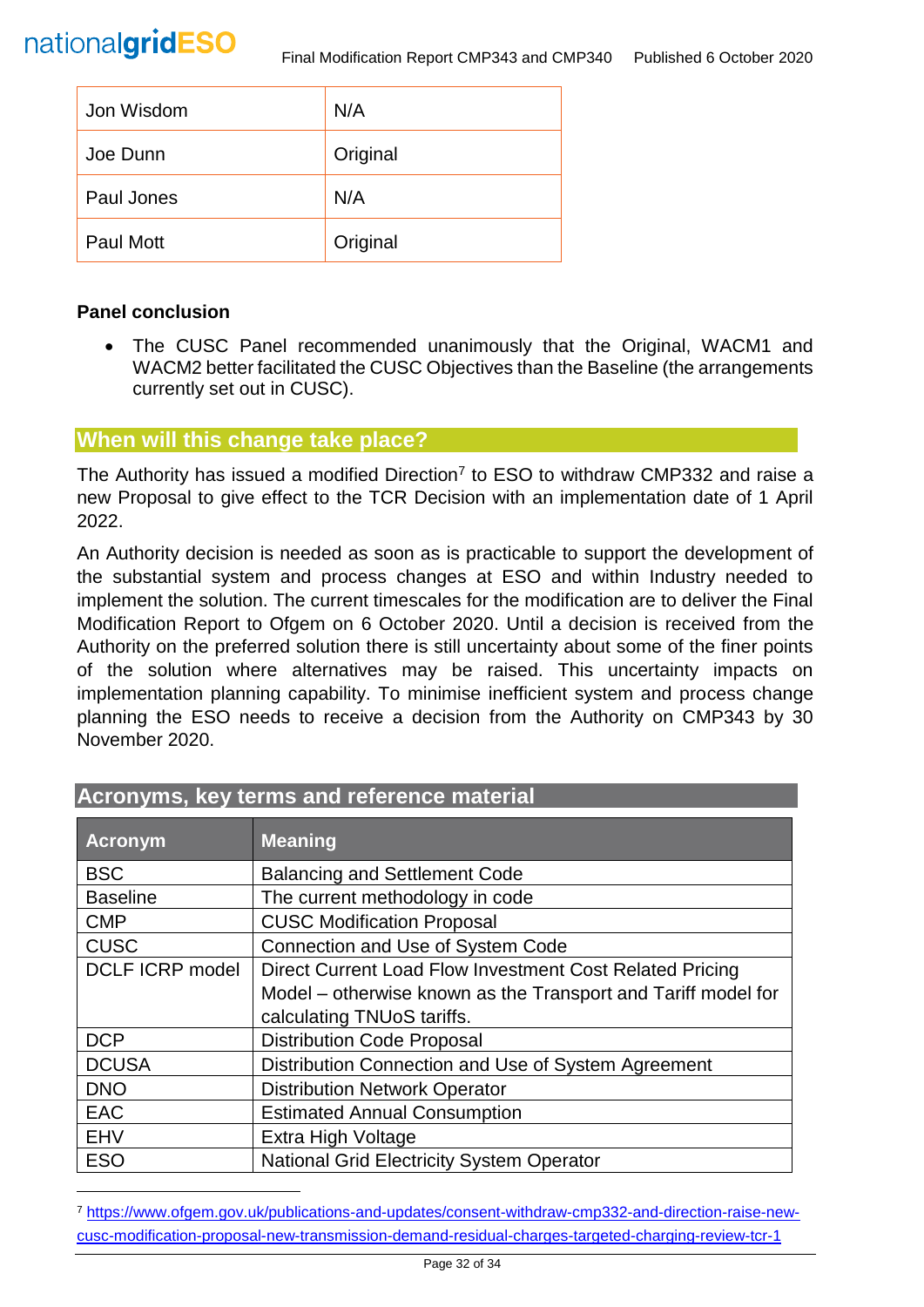| EV           | <b>Electric Vehicle</b>                                         |
|--------------|-----------------------------------------------------------------|
| <b>FDS</b>   | <b>Final Demand Site</b>                                        |
| <b>HH</b>    | <b>Half Hourly</b>                                              |
| <b>HV</b>    | <b>High Voltage</b>                                             |
| <b>IDNO</b>  | <b>Independent Distribution Network Operator</b>                |
| <b>LLFC</b>  | <b>Line Loss Factor Class</b>                                   |
| LV           | Low Voltage                                                     |
| <b>MCB</b>   | <b>Measurement Class B</b>                                      |
| <b>MCD</b>   | <b>Measurement Class D</b>                                      |
| <b>MIC</b>   | <b>Maximum Import Capacity</b>                                  |
| <b>MPAN</b>  | <b>Meter Point Administration Number</b>                        |
| <b>MRA</b>   | <b>Master Registration Agreement</b>                            |
| <b>NETSO</b> | <b>National Electricity Transmission System Operator</b>        |
| <b>NHH</b>   | Non-Half Hourly                                                 |
| <b>PID</b>   | <b>ENA Targeted Charging Review Project Initiation document</b> |
| <b>SCR</b>   | <b>Significant Code Review</b>                                  |
| <b>TNUoS</b> | <b>Transmission Network Use of System</b>                       |
| <b>TCR</b>   | <b>Targeted Charging Review</b>                                 |
| <b>TDR</b>   | <b>Transmission Demand Residual</b>                             |
| <b>UMS</b>   | <b>Unmetered Supplies</b>                                       |

#### **Reference material:**

- 1. [Ofgem direction letter](https://www.ofgem.gov.uk/system/files/docs/2019/11/cusc_direction_1.pdf)
- 2. [Ofgem Targeted Charging Review decision](https://www.ofgem.gov.uk/system/files/docs/2019/12/full_decision_doc_updated.pdf)
- 3. [ENA Targeted Charging Review Project Initiation document](https://urldefense.com/v3/__http:/www.chargingfutures.com/media/1390/tcr-joint-eso-dno-pid-v10.pdf__;!70_KdN2uTJA!iTCC0uKa-KGiJ-mbkt9wKAdUd4VEQgNAnFADH7gkPuWIOXPyWFJ25WItQW-c8yUgXR06uw$)
- 4. [ENA Targeted Charging Review Updated Project Initiation document](http://www.chargingfutures.com/media/1444/tcr-joint-eso-dno-pid-update-v11.pdf)
- 5. Ofgem updated direction letter [with implementation date April 2022](https://www.ofgem.gov.uk/publications-and-updates/consent-withdraw-cmp332-and-direction-raise-new-cusc-modification-proposal-new-transmission-demand-residual-charges-targeted-charging-review-tcr-1)

# **Annexes**

| <b>Annex</b>       | <b>Information</b>                                     |
|--------------------|--------------------------------------------------------|
| Annex 1            | <b>CMP343 Proposal Form</b>                            |
| Annex 2            | <b>CMP340 Proposal Form</b>                            |
| Annex 3            | <b>CMP343 Terms of Reference</b>                       |
| Annex 4            | <b>CMP340 Terms of Reference</b>                       |
| Annex <sub>5</sub> | <b>CMP332 Workgroup Consultation</b>                   |
| Annex 6            | <b>CMP332 Workgroup Consultation Responses Summary</b> |
| Annex 7            | <b>CMP332 Workgroup Consultation Responses</b>         |
| Annex 8            | <b>Updated Transmission Banding Analysis</b>           |